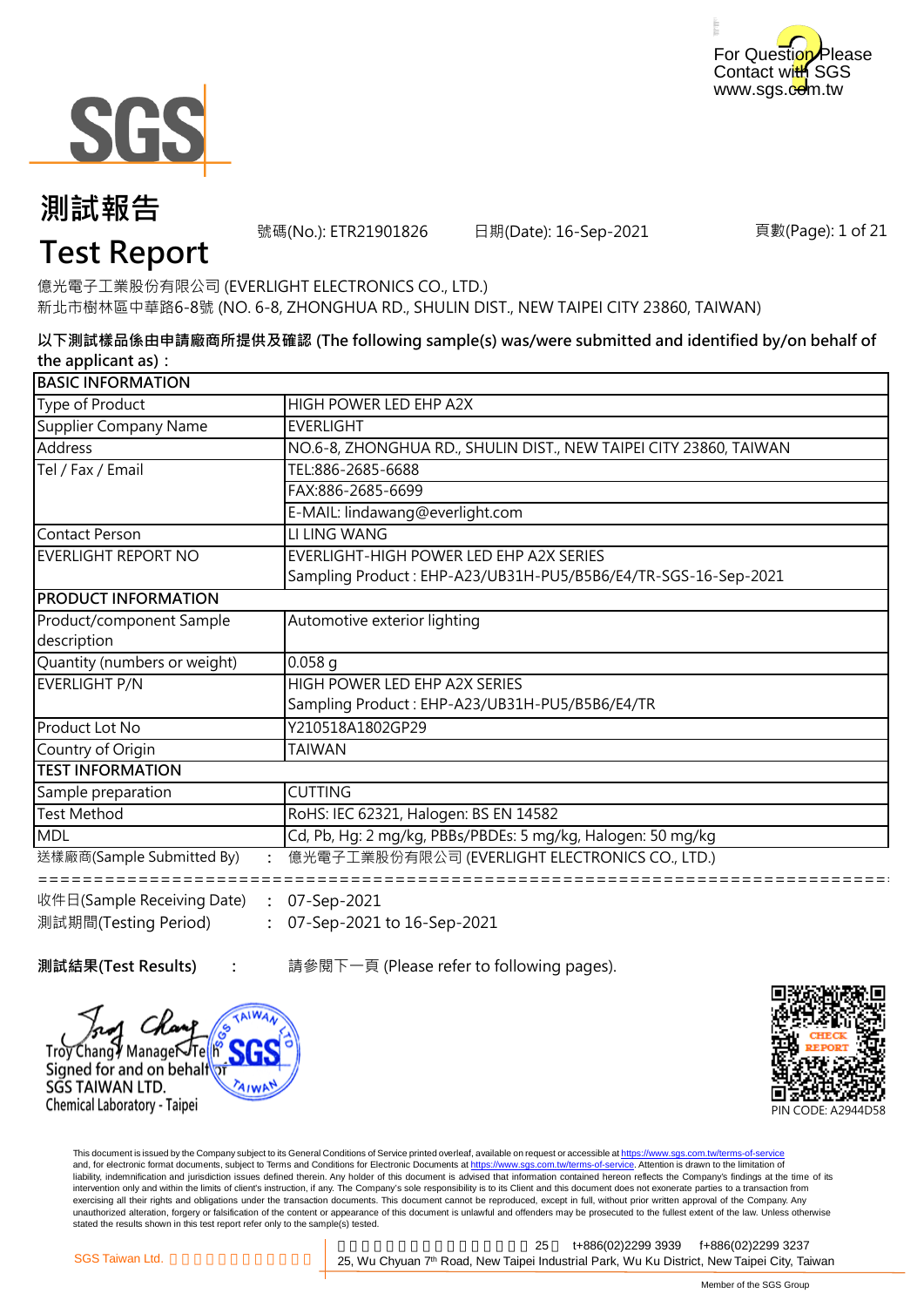

號碼(No.): ETR21901826 日期(Date): 16-Sep-2021 頁數(Page): 2 of 21

億光電子工業股份有限公司 (EVERLIGHT ELECTRONICS CO., LTD.) 新北市樹林區中華路6-8號 (NO. 6-8, ZHONGHUA RD., SHULIN DIST., NEW TAIPEI CITY 23860, TAIWAN)

**測試需求(Test Requested)**

- **:** (1) 依據客戶指定,參考RoHS 2011/65/EU Annex II及其修訂指令(EU) 2015/863測試鎘、 鉛、汞、六價鉻、多溴聯苯、多溴聯苯醚, DBP, BBP, DEHP, DIBP。 (As specified by client, with reference to RoHS 2011/65/EU Annex II and amending Directive (EU) 2015/863 to determine Cadmium, Lead, Mercury, Cr(VI), PBBs, PBDEs, DBP, BBP, DEHP, DIBP contents in the submitted sample(s).)
	- (2) 依據客戶指定,測試 PAHs 及其他測項。 (As specified by client, to test PAHs and other item(s).)
- **:** (1) 根據客戶所提供的樣品,其鎘、鉛、汞、六價鉻、多溴聯苯、多溴聯苯醚, DBP, BBP, **結 論(Conclusion)** DEHP, DIBP的測試結果符合RoHS 2011/65/EU Annex II暨其修訂指令(EU) 2015/863之 限值要求。 (Based on the performed tests on submitted sample(s), the test results of Cadmium, Lead, Mercury, Cr(VI), PBBs, PBDEs, DBP, BBP, DEHP, DIBP comply with the limits as set by RoHS Directive (EU) 2015/863 amending Annex II to Directive 2011/65/EU.)
	- (2) 根據客戶所提供的樣品,多環芳香烴測試結果符合德國產品安全委員會(AfPS) GS PAHs 第 3 類 「其它產品」之限值要求。(Based upon the performed tests on the submitted sample(s), the test results of PAHs (15 items) comply with the limits of PAHs requirement (Category 3)「Other consumer products」 as set by German Committee on Product Safety (AfPS) GS PAHs.)

#### **測試部位敘述 (Test Part Description)**

| No.1 | 本體 (BODY) |
|------|-----------|
|------|-----------|

- No.2 **:** 銀色金屬接腳鍍層 (PLATING LAYER OF SILVER COLORED METAL PIN)
- No.3 **:** 銀色金屬接腳底材 (BASE MATERIAL OF SILVER COLORED METAL PIN)
- No.4 **:** 銀色金屬接腳 (含鍍層) (SILVER COLORED METAL PIN (INCLUDING THE PLATING LAYER))

#### **測試結果 (Test Results)**

| 測試項目                                          | 測試方法                                                            | 單位     | <b>MDL</b> | 結果       |      |      | 限值      |
|-----------------------------------------------|-----------------------------------------------------------------|--------|------------|----------|------|------|---------|
| (Test Items)                                  | (Method)                                                        | (Unit) |            | (Result) |      |      | (Limit) |
|                                               |                                                                 |        |            | No.1     | No.2 | No.3 |         |
| 7440-43-9)                                    | 參考IEC 62321-5: 2013, 以感應耦合電漿發<br> 射光譜儀分析。(With reference to IEC | mg/kg  | 2          | n.d.     |      | ---  | 100     |
| 鉛 (Pb) (Lead (Pb)) (CAS No.: 7439-<br>$92-1)$ | 62321-5: 2013, analysis was performed by<br>ICP-OES.)           | mg/kg  | 2          | n.d.     |      |      | 1000    |

This document is issued by the Company subject to its General Conditions of Service printed overleaf, available on request or accessible at https://www.sgs.com.tw/terms-of-service and, for electronic format documents, subject to Terms and Conditions for Electronic Documents at https://www.sgs.com.tw/terms-of-service. Attention is drawn to the limitation of liability, indemnification and jurisdiction issues defined therein. Any holder of this document is advised that information contained hereon reflects the Company's findings at the time of its intervention only and within the limits of client's instruction, if any. The Company's sole responsibility is to its Client and this document does not exonerate parties to a transaction from exercising all their rights and obligations under the transaction documents. This document cannot be reproduced, except in full, without prior written approval of the Company. Any unauthorized alteration, forgery or falsification of the content or appearance of this document is unlawful and offenders may be prosecuted to the fullest extent of the law. Unless otherwise stated the results shown in this test report refer only to the sample(s) tested.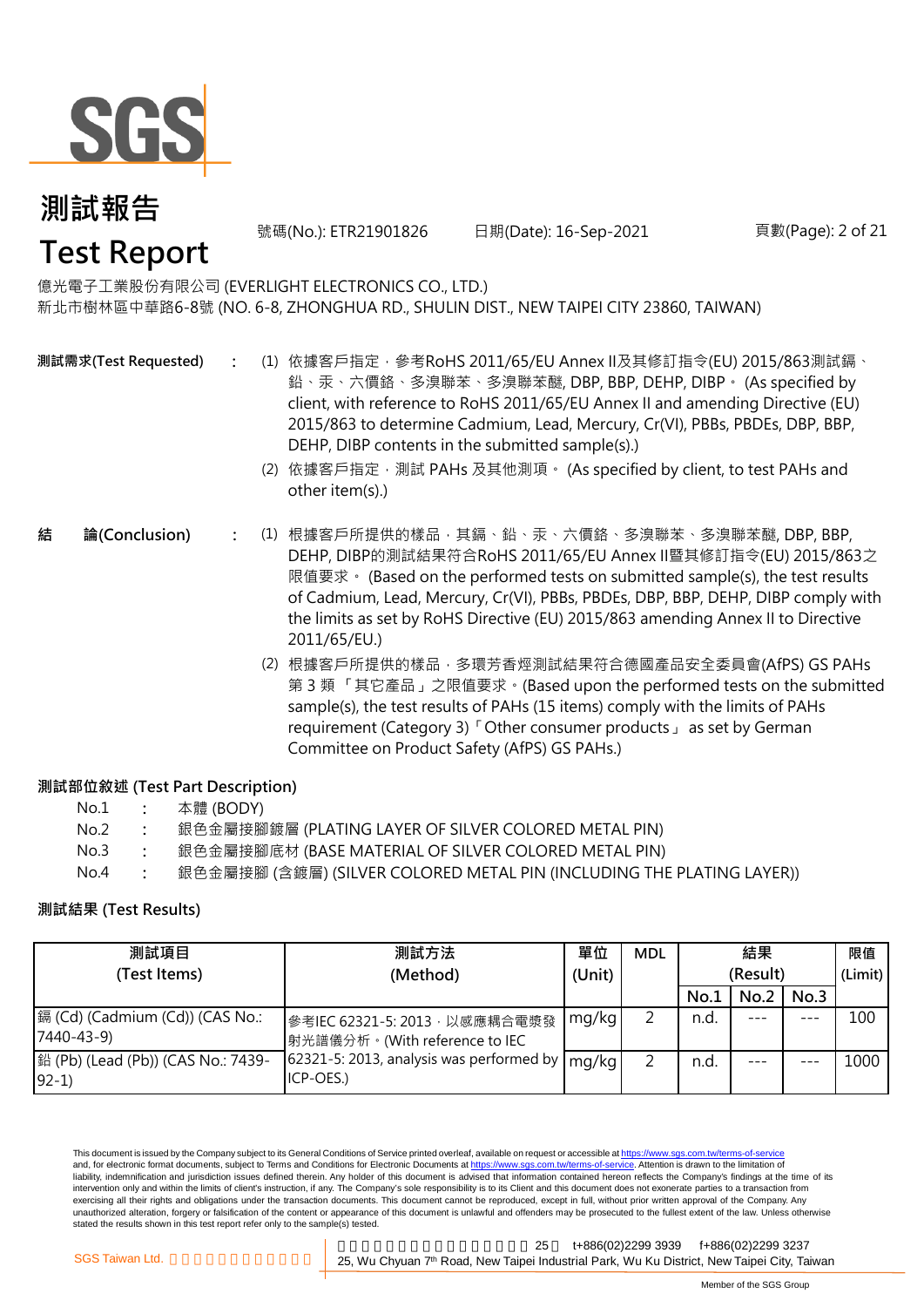

號碼(No.): ETR21901826 日期(Date): 16-Sep-2021 頁數(Page): 3 of 21

### **Test Report**

億光電子工業股份有限公司 (EVERLIGHT ELECTRONICS CO., LTD.)

新北市樹林區中華路6-8號 (NO. 6-8, ZHONGHUA RD., SHULIN DIST., NEW TAIPEI CITY 23860, TAIWAN)

| 測試項目<br>(Test Items)                                                  | 測試方法<br>(Method)                                                                                                                                                                                  | 單位<br>(Unit) | <b>MDL</b>     |       | 結果<br>(Result) |                   | 限值<br>(Limit) |
|-----------------------------------------------------------------------|---------------------------------------------------------------------------------------------------------------------------------------------------------------------------------------------------|--------------|----------------|-------|----------------|-------------------|---------------|
|                                                                       |                                                                                                                                                                                                   |              |                | No.1  | No.2           | No.3              |               |
| 汞 (Hg) (Mercury (Hg)) (CAS No.:<br>7439-97-6)                         | 參考IEC 62321-4: 2013+ AMD1: 2017 · 以<br>感應耦合電漿發射光譜儀分析。(With<br>reference to IEC 62321-4: 2013+ AMD1:<br>2017, analysis was performed by ICP-<br>OES.)                                              | mg/kg        | $\overline{2}$ | n.d.  | $- - -$        | $---$             | 1000          |
| 六價鉻 Cr(VI) (Hexavalent<br>Chromium Cr(VI)) (CAS No.: 18540-<br>$29-9$ | 參考IEC 62321-7-2: 2017 · 以紫外光-可見<br>光分光光度計分析。(With reference to IEC<br>62321-7-2: 2017, analysis was performed<br>by UV-VIS.)                                                                      | mg/kg        | 8              | n.d.  |                |                   | 1000          |
| 鎘 (Cd) (Cadmium (Cd)) (CAS No.:<br>7440-43-9)                         | 酸洗脫鍍層, 參考IEC 62321-5: 2013, 以感<br>應耦合電漿發射光譜儀分析。(IEC 62321-5:<br>2013 application of modified digestion by                                                                                         | mg/kg        | $\overline{2}$ |       | n.d.           |                   | 100           |
| 鉛 (Pb) (Lead (Pb)) (CAS No.: 7439-<br>$92-1)$                         | surface etching, analysis was performed<br>by ICP-OES.)                                                                                                                                           | mg/kg        | $\overline{2}$ | $---$ | n.d.           | $---$             | 1000          |
| 汞 (Hg) (Mercury (Hg)) (CAS No.:<br>7439-97-6)                         | 酸洗脫鍍層, 參考IEC 62321-4: 2013+<br>AMD1: 2017 · 以感應耦合電漿發射光譜儀分<br>桥 · (IEC 62321-4: 2013+AMD1: 2017<br>application of modified digestion by<br>surface etching, analysis was performed<br>by ICP-OES.) | mg/kg        | $\overline{2}$ | $---$ | n.d.           | $- - -$           | 1000          |
| 鎘 (Cd) (Cadmium (Cd)) (CAS No.:<br>7440-43-9)                         | 參考IEC 62321-5: 2013, 以感應耦合電漿發<br>射光譜儀分析。(With reference to IEC                                                                                                                                    | mg/kg        | $\overline{2}$ |       | $- - -$        | n.d.              | 100           |
| 鉛 (Pb) (Lead (Pb)) (CAS No.: 7439-<br>$92-1$                          | 62321-5: 2013, analysis was performed by<br>ICP-OES.)                                                                                                                                             | mg/kg        | $\overline{2}$ | ---   | $---$          | $\overline{1}1.0$ | 1000          |
| 汞 (Hg) (Mercury (Hg)) (CAS No.:<br>7439-97-6)                         | 參考IEC 62321-4: 2013+ AMD1: 2017 · 以<br>感應耦合電漿發射光譜儀分析。(With<br>reference to IEC 62321-4: 2013+ AMD1:<br>2017, analysis was performed by ICP-<br>OES.)                                              | mg/kg        | $\overline{2}$ | $---$ | $- - -$        | n.d.              | 1000          |

This document is issued by the Company subject to its General Conditions of Service printed overleaf, available on request or accessible at <u>https://www.sgs.com.tw/terms-of-service</u><br>and, for electronic format documents, su liability, indemnification and jurisdiction issues defined therein. Any holder of this document is advised that information contained hereon reflects the Company's findings at the time of its intervention only and within the limits of client's instruction, if any. The Company's sole responsibility is to its Client and this document does not exonerate parties to a transaction from exercising all their rights and obligations under the transaction documents. This document cannot be reproduced, except in full, without prior written approval of the Company. Any<br>unauthorized alteration, forgery or falsif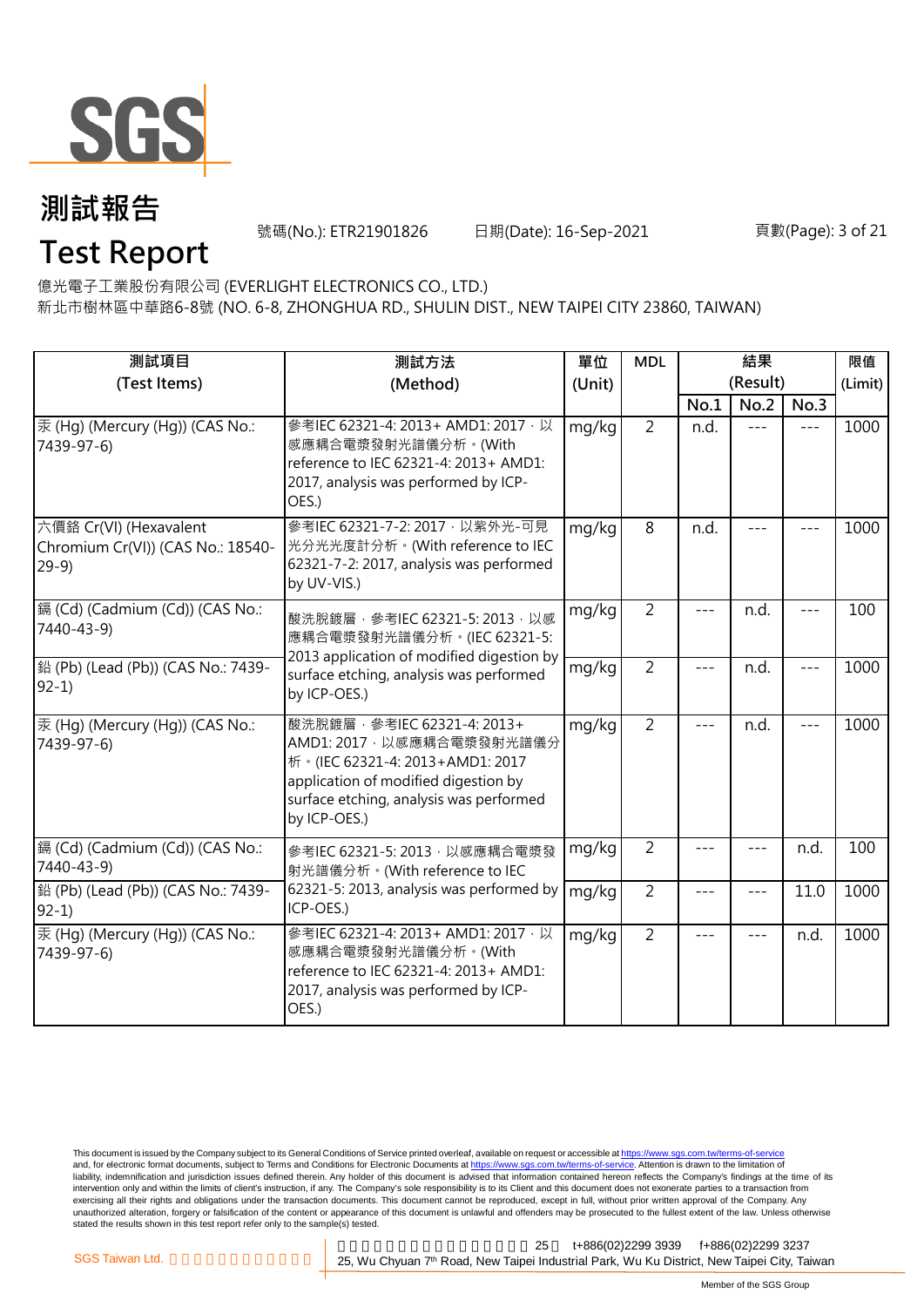

號碼(No.): ETR21901826 日期(Date): 16-Sep-2021 頁數(Page): 4 of 21

億光電子工業股份有限公司 (EVERLIGHT ELECTRONICS CO., LTD.) **Test Report**

新北市樹林區中華路6-8號 (NO. 6-8, ZHONGHUA RD., SHULIN DIST., NEW TAIPEI CITY 23860, TAIWAN)

|                                                                |                                                                       |                         |                |       | 結果       |         |                          |
|----------------------------------------------------------------|-----------------------------------------------------------------------|-------------------------|----------------|-------|----------|---------|--------------------------|
| 測試項目                                                           | 測試方法                                                                  | 單位                      | <b>MDL</b>     |       |          |         | 限值                       |
| (Test Items)                                                   | (Method)                                                              | (Unit)                  |                |       | (Result) |         | (Limit)                  |
|                                                                | 參考IEC 62321-7-1: 2015 · 以紫外光-可見                                       |                         |                | No.1  | No.2     | No.3    |                          |
| 六價鉻 (Hexavalent Chromium)<br>Cr(VI) (CAS No.: 18540-29-9) (#2) | 光分光光度計分析。(With reference to IEC                                       | $\mu$ g/cm <sup>2</sup> | 0.1            | $---$ | n.d.     | n.d.    | $\overline{\phantom{a}}$ |
|                                                                | 62321-7-1: 2015, analysis was performed                               |                         |                |       |          |         |                          |
|                                                                | by UV-VIS.)                                                           |                         |                |       |          |         |                          |
| ·溴聯苯 (Monobromobiphenyl)                                       |                                                                       | mg/kg                   | 5              | n.d.  | ---      | $---$   | $\overline{\phantom{a}}$ |
| 澳聯苯 (Dibromobiphenyl)                                          |                                                                       | mg/kg                   | 5              | n.d.  | $---$    | $---$   | $\overline{a}$           |
| 三溴聯苯 (Tribromobiphenyl)                                        |                                                                       | mg/kg                   | 5              | n.d.  | ---      | $- - -$ | $\overline{\phantom{a}}$ |
| 四溴聯苯 (Tetrabromobiphenyl)                                      |                                                                       | mg/kg                   | $\overline{5}$ | n.d.  | $- - -$  | $- - -$ |                          |
| 五溴聯苯 (Pentabromobiphenyl)                                      |                                                                       | mg/kg                   | 5              | n.d.  | $- - -$  | $---$   | $\overline{\phantom{a}}$ |
| 六溴聯苯 (Hexabromobiphenyl)                                       |                                                                       | mg/kg                   | 5              | n.d.  | ---      |         |                          |
| 七溴聯苯 (Heptabromobiphenyl)                                      |                                                                       | mg/kg                   | 5              | n.d.  | $---$    | $---$   | $\blacksquare$           |
| 八溴聯苯 (Octabromobiphenyl)                                       |                                                                       | mg/kg                   | 5              | n.d.  | $---$    | $---$   | $\overline{a}$           |
| 九溴聯苯 (Nonabromobiphenyl)                                       |                                                                       | mg/kg                   | 5              | n.d.  | ---      | $---$   | $\overline{\phantom{a}}$ |
| 十溴聯苯 (Decabromobiphenyl)                                       |                                                                       | mg/kg                   | 5              | n.d.  | ---      | $- - -$ |                          |
| 多溴聯苯總和 (Sum of PBBs)                                           | 參考IEC 62321-6: 2015, 以氣相層析儀/質譜<br>儀分析。(With reference to IEC 62321-6: | mg/kg                   | $\overline{a}$ | n.d.  | $- - -$  | $---$   | 1000                     |
| -溴聯苯醚 (Monobromodiphenyl ether)                                | 2015, analysis was performed by GC/MS.)                               | mg/kg                   | 5              | n.d.  | ---      | $---$   | $\overline{a}$           |
| 二溴聯苯醚 (Dibromodiphenyl ether)                                  |                                                                       | mg/kg                   | 5              | n.d.  | $---$    | $---$   | $\overline{\phantom{a}}$ |
| 三溴聯苯醚 (Tribromodiphenyl ether)                                 |                                                                       | mg/kg                   | 5              | n.d.  | $- - -$  | $- - -$ | $\overline{\phantom{a}}$ |
| 四溴聯苯醚 (Tetrabromodiphenyl ether)                               |                                                                       | mg/kg                   | 5              | n.d.  | $- - -$  | $- - -$ | $\overline{\phantom{a}}$ |
| 五溴聯苯醚 (Pentabromodiphenyl ether)                               |                                                                       | mg/kg                   | 5              | n.d.  | $---$    | $---$   | $\overline{\phantom{a}}$ |
| 六溴聯苯醚 (Hexabromodiphenyl ether)                                |                                                                       | mg/kg                   | 5              | n.d.  | ---      | $---$   |                          |
| 七溴聯苯醚 (Heptabromodiphenyl ether)                               |                                                                       | mg/kg                   | 5              | n.d.  | ---      | $---$   | $\blacksquare$           |
| 八溴聯苯醚 (Octabromodiphenyl ether)                                |                                                                       | mg/kg                   | $\overline{5}$ | n.d.  | ---      | $- - -$ | $\blacksquare$           |
| 九溴聯苯醚 (Nonabromodiphenyl ether)                                |                                                                       | mg/kg                   | 5              | n.d.  | $---$    | $---$   | $\blacksquare$           |
| 十溴聯苯醚 (Decabromodiphenyl ether)                                |                                                                       | mg/kg                   | 5              | n.d.  | ---      | $---$   |                          |
| 多溴聯苯醚總和 (Sum of PBDEs)                                         |                                                                       | mg/kg                   | $\overline{a}$ | n.d.  | $- - -$  | $---$   | 1000                     |

This document is issued by the Company subject to its General Conditions of Service printed overleaf, available on request or accessible at <u>https://www.sgs.com.tw/terms-of-service</u><br>and, for electronic format documents, su liability, indemnification and jurisdiction issues defined therein. Any holder of this document is advised that information contained hereon reflects the Company's findings at the time of its liability, indemnification and intervention only and within the limits of client's instruction, if any. The Company's sole responsibility is to its Client and this document does not exonerate parties to a transaction from exercising all their rights and obligations under the transaction documents. This document cannot be reproduced, except in full, without prior written approval of the Company. Any<br>unauthorized alteration, forgery or falsif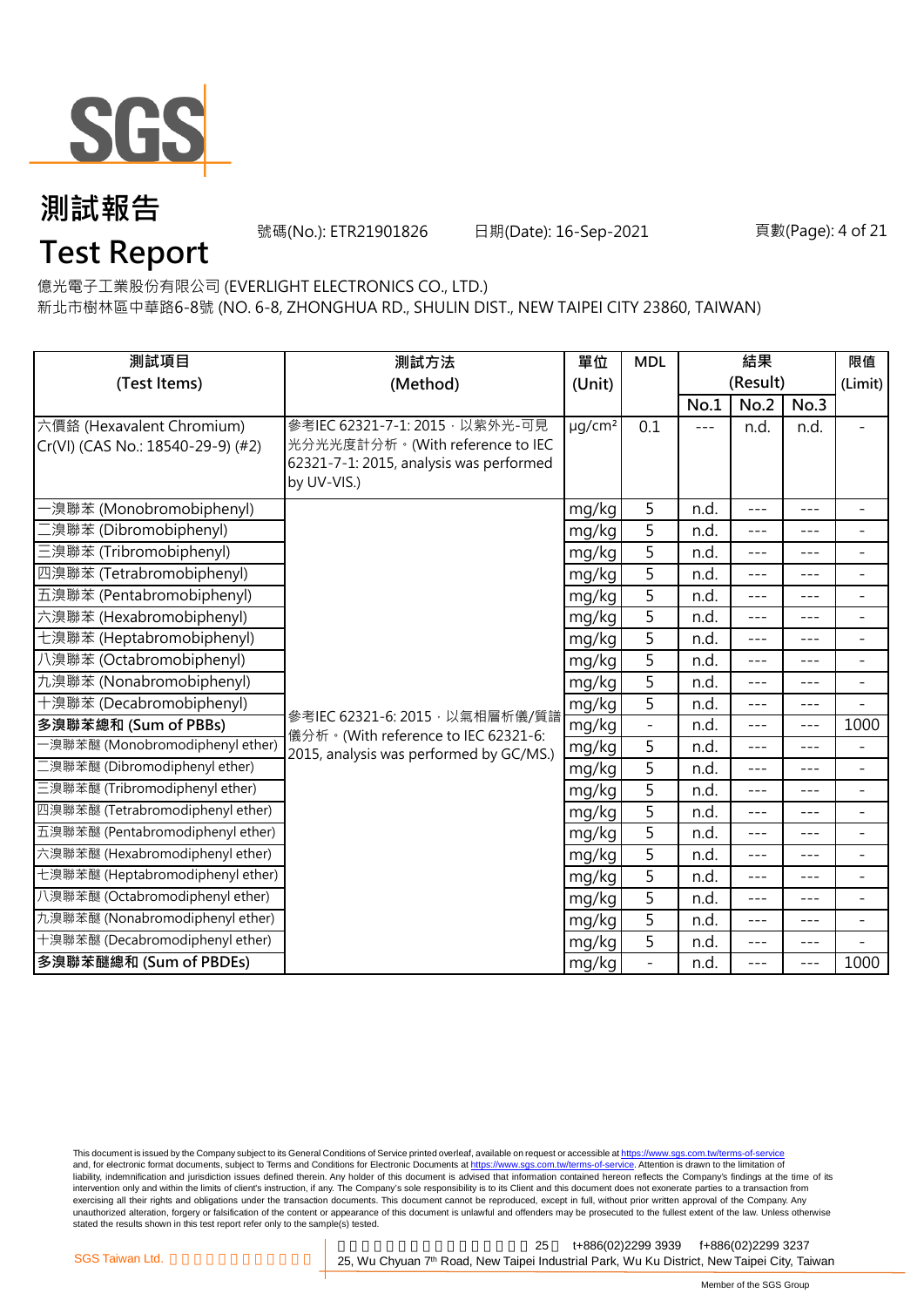

號碼(No.): ETR21901826 日期(Date): 16-Sep-2021 頁數(Page): 5 of 21

**Test Report**

億光電子工業股份有限公司 (EVERLIGHT ELECTRONICS CO., LTD.)

新北市樹林區中華路6-8號 (NO. 6-8, ZHONGHUA RD., SHULIN DIST., NEW TAIPEI CITY 23860, TAIWAN)

| 測試項目                                                                                     | 測試方法                                                                                                                                                   | 單位<br>(Unit) | <b>MDL</b> | 結果   |                  |       | 限值      |
|------------------------------------------------------------------------------------------|--------------------------------------------------------------------------------------------------------------------------------------------------------|--------------|------------|------|------------------|-------|---------|
| (Test Items)                                                                             | (Method)                                                                                                                                               |              |            | No.1 | (Result)<br>No.2 | No.3  | (Limit) |
| 鄰苯二甲酸丁苯甲酯 (BBP) (Butyl<br>benzyl phthalate (BBP)) (CAS No.:<br>$85 - 68 - 7$             | 參考IEC 62321-8: 2017, 以氣相層析儀/質譜<br>儀分析。(With reference to IEC 62321-8:<br>2017, analysis was performed by GC/MS.)                                       | mg/kg        | 50         | n.d. | $---$            | $---$ | 1000    |
| 鄰苯二甲酸二丁酯 (DBP) (Dibutyl<br>phthalate (DBP)) (CAS No.: 84-74-2)                           | 參考IEC 62321-8: 2017, 以氣相層析儀/質譜<br> 儀分析。(With reference to IEC 62321-8:<br>2017, analysis was performed by GC/MS.)                                      | mg/kg        | 50         | n.d. | ---              |       | 1000    |
| 鄰苯二甲酸二(2-乙基己基)酯 (DEHP)<br>(CAS No.: 117-81-7)                                            | 參考IEC 62321-8: 2017 · 以氣相層析儀/質譜<br>(Di-(2-ethylhexyl) phthalate (DEHP)) 儀分析。(With reference to IEC 62321-8:<br>2017, analysis was performed by GC/MS.) | mg/kg        | 50         | n.d. |                  |       | 1000    |
| 鄰苯二甲酸二異丁酯 (DIBP)<br>(Diisobutyl phthalate (DIBP)) (CAS<br>No.: 84-69-5)                  | 參考IEC 62321-8: 2017, 以氣相層析儀/質譜<br>儀分析。(With reference to IEC 62321-8:<br>2017, analysis was performed by GC/MS.)                                       | mg/kg        | 50         | n.d. |                  |       | 1000    |
| 鄰苯二甲酸二異癸酯 (DIDP)<br>(Diisodecyl phthalate (DIDP)) (CAS<br>No.: 26761-40-0, 68515-49-1)   | 參考IEC 62321-8: 2017, 以氣相層析儀/質譜<br>儀分析。(With reference to IEC 62321-8:<br>2017, analysis was performed by GC/MS.)                                       | mg/kg        | 50         | n.d. | ---              |       |         |
| 鄰苯二甲酸二異壬酯 (DINP)<br>(Diisononyl phthalate (DINP)) (CAS<br>No.: 28553-12-0, 68515-48-0)   | 參考IEC 62321-8: 2017, 以氣相層析儀/質譜<br>儀分析。(With reference to IEC 62321-8:<br>2017, analysis was performed by GC/MS.)                                       | mg/kg        | 50         | n.d. |                  |       |         |
| 鄰苯二甲酸二正辛酯 (DNOP) (Di-n-<br>octyl phthalate (DNOP)) (CAS No.:<br>$117 - 84 - 0$           | 參考IEC 62321-8: 2017, 以氣相層析儀/質譜<br>儀分析。(With reference to IEC 62321-8:<br>2017, analysis was performed by GC/MS.)                                       | mg/kg        | 50         | n.d. |                  |       |         |
| 鄰苯二甲酸二正戊酯 (DNPP) (Di-n-<br>pentyl phthalate (DNPP)) (CAS No.:<br>$131 - 18 - 0$          | 參考IEC 62321-8: 2017, 以氣相層析儀/質譜<br>儀分析。(With reference to IEC 62321-8:<br>2017, analysis was performed by GC/MS.)                                       | mg/kg        | 50         | n.d. |                  |       |         |
| 鄰苯二甲酸二正己酯 (DNHP) (Di-n-<br>hexyl phthalate (DNHP)) (CAS No.:<br>$84 - 75 - 3$            | 參考IEC 62321-8: 2017, 以氣相層析儀/質譜<br>儀分析。(With reference to IEC 62321-8:<br>2017, analysis was performed by GC/MS.)                                       | mg/kg        | 50         | n.d. |                  |       |         |
| 鄰苯二甲酸雙(2-甲氧基乙基)酯 (DMEP)<br>(Bis(2-methoxyethyl) phthalate<br>(DMEP)) (CAS No.: 117-82-8) | 參考IEC 62321-8: 2017, 以氣相層析儀/質譜<br>儀分析。(With reference to IEC 62321-8:<br>2017, analysis was performed by GC/MS.)                                       | mg/kg        | 50         | n.d. |                  |       |         |

This document is issued by the Company subject to its General Conditions of Service printed overleaf, available on request or accessible at <u>https://www.sgs.com.tw/terms-of-service</u><br>and, for electronic format documents, su liability, indemnification and jurisdiction issues defined therein. Any holder of this document is advised that information contained hereon reflects the Company's findings at the time of its intervention only and within the limits of client's instruction, if any. The Company's sole responsibility is to its Client and this document does not exonerate parties to a transaction from exercising all their rights and obligations under the transaction documents. This document cannot be reproduced, except in full, without prior written approval of the Company. Any<br>unauthorized alteration, forgery or falsif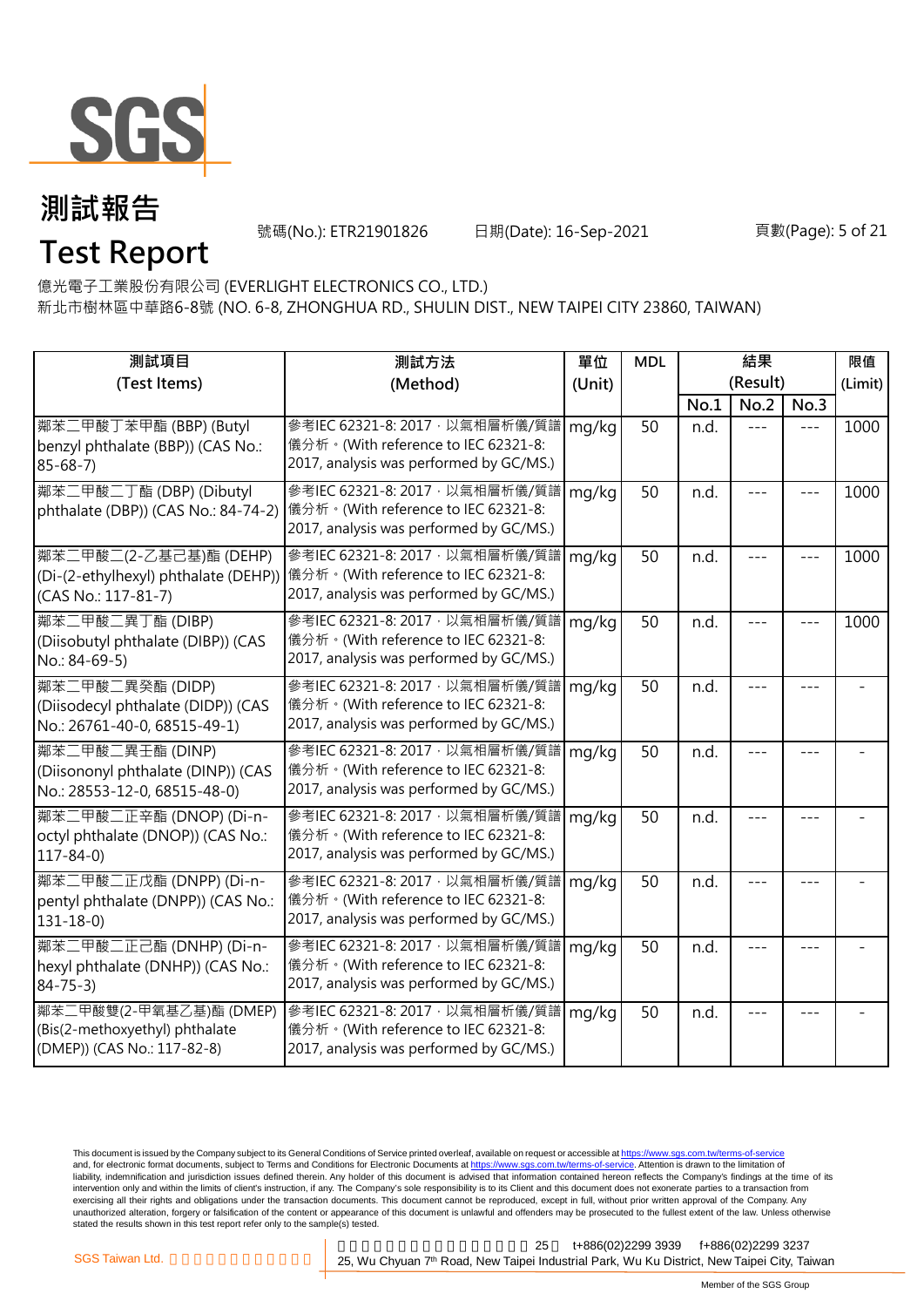

**Test Report**

號碼(No.): ETR21901826 日期(Date): 16-Sep-2021 頁數(Page): 6 of 21

億光電子工業股份有限公司 (EVERLIGHT ELECTRONICS CO., LTD.)

新北市樹林區中華路6-8號 (NO. 6-8, ZHONGHUA RD., SHULIN DIST., NEW TAIPEI CITY 23860, TAIWAN)

| 測試項目                                                                                                                                                                                                                                                                       | 測試方法                                                                                                                     | 單位     | <b>MDL</b>      | 結果       |         |         | 限值      |
|----------------------------------------------------------------------------------------------------------------------------------------------------------------------------------------------------------------------------------------------------------------------------|--------------------------------------------------------------------------------------------------------------------------|--------|-----------------|----------|---------|---------|---------|
| (Test Items)                                                                                                                                                                                                                                                               | (Method)                                                                                                                 | (Unit) |                 | (Result) |         |         | (Limit) |
|                                                                                                                                                                                                                                                                            |                                                                                                                          |        |                 | No.1     | No.2    | No.3    |         |
| 六溴環十二烷及所有主要被辨別出的異構物<br>(HBCDD) (α- HBCDD, $\beta$ - HBCDD, γ-<br>HBCDD) (Hexabromocyclododecane<br>(HBCDD) and all major diastereoisomers<br>identified (α- HBCDD, β- HBCDD, γ-<br>HBCDD)) (CAS No.: 25637-99-4, 3194-<br>55-6 (134237-51-7, 134237-50-6,<br>134237-52-8)) | 參考IEC 62321: 2008, 以氣相層析儀/質譜儀<br>分析。(With reference to IEC 62321: 2008,<br>analysis was performed by GC/MS.)             | mg/kg  | 5               | n.d.     | $- - -$ |         |         |
| 氟 (F) (Fluorine (F)) (CAS No.: 14762-<br>$94-8$                                                                                                                                                                                                                            | 參考BS EN 14582: 2016 · 以離子層析儀分<br>析。(With reference to BS EN 14582: 2016,<br>analysis was performed by IC.)               | mg/kg  | 50              | 301      |         | $- - -$ |         |
| 氯(Cl) (Chlorine (Cl)) (CAS No.:<br>$22537 - 15 - 1$                                                                                                                                                                                                                        | 參考BS EN 14582: 2016, 以離子層析儀分<br>析 · (With reference to BS EN 14582: 2016,<br>analysis was performed by IC.)              | mg/kg  | $\overline{50}$ | n.d.     |         |         |         |
| 溴 (Br) (Bromine (Br)) (CAS No.:<br>$10097 - 32 - 2$                                                                                                                                                                                                                        | 參考BS EN 14582: 2016 · 以離子層析儀分<br>析 · (With reference to BS EN 14582: 2016,<br>analysis was performed by IC.)             | mg/kg  | 50              | n.d.     |         |         |         |
| 碘 (I) (Iodine (I)) (CAS No.: 14362-<br>$44-8$                                                                                                                                                                                                                              | 參考BS EN 14582: 2016 · 以離子層析儀分<br>析 · (With reference to BS EN 14582: 2016,<br>analysis was performed by IC.)             | mg/kg  | 50              | n.d.     |         |         |         |
| 全氟辛烷磺酸及其鹽類 (PFOS and its<br>salts) (CAS No.: 1763-23-1 and its<br>salts)                                                                                                                                                                                                   | 參考CEN/TS 15968: 2010, 以液相層析串聯<br>質譜儀分析。(With reference to CEN/TS<br>15968: 2010, analysis was performed by<br>LC/MS/MS.) | mg/kg  | 0.01            | n.d.     |         | ---     |         |
| 全氟辛酸及其鹽類 (PFOA and its<br>salts) (CAS No.: 335-67-1 and its<br>salts)                                                                                                                                                                                                      | 參考CEN/TS 15968: 2010, 以液相層析串聯<br>質譜儀分析。(With reference to CEN/TS<br>15968: 2010, analysis was performed by<br>LC/MS/MS.) | mg/kg  | 0.01            | n.d.     |         |         |         |
| 鈹 (Be) (Beryllium (Be)) (CAS No.:<br>7440-41-7)                                                                                                                                                                                                                            | 參考US EPA 3052: 1996, 以感應耦合電漿發<br>射光譜儀分析。(With reference to US EPA<br>3052: 1996, analysis was performed by<br>ICP-OES.)  | mg/kg  | $\overline{2}$  | n.d.     |         |         |         |

This document is issued by the Company subject to its General Conditions of Service printed overleaf, available on request or accessible at <u>https://www.sgs.com.tw/terms-of-service</u><br>and, for electronic format documents, su liability, indemnification and jurisdiction issues defined therein. Any holder of this document is advised that information contained hereon reflects the Company's findings at the time of its intervention only and within the limits of client's instruction, if any. The Company's sole responsibility is to its Client and this document does not exonerate parties to a transaction from exercising all their rights and obligations under the transaction documents. This document cannot be reproduced, except in full, without prior written approval of the Company. Any<br>unauthorized alteration, forgery or falsif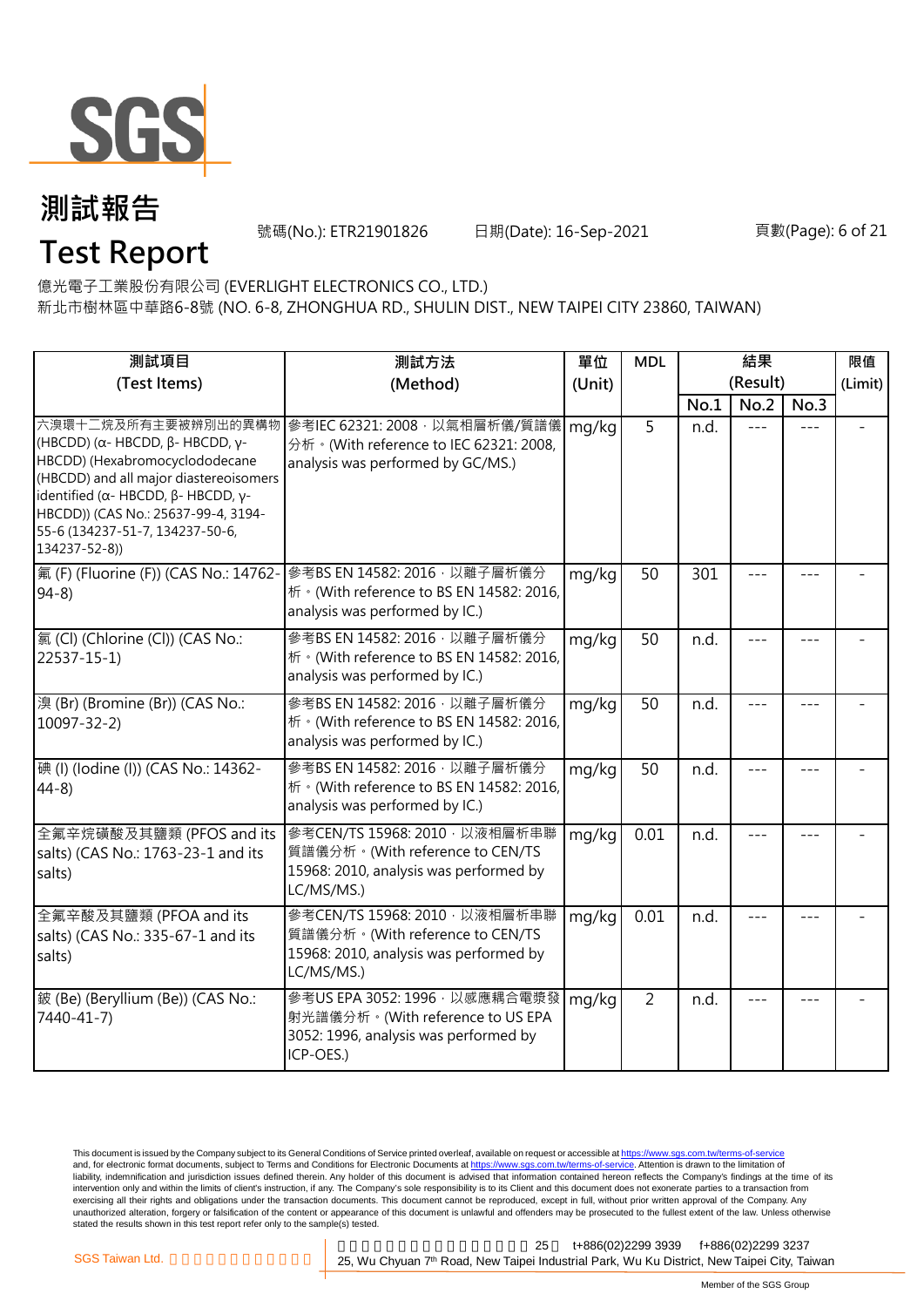

號碼(No.): ETR21901826 日期(Date): 16-Sep-2021 頁數(Page): 7 of 21

### **Test Report**

億光電子工業股份有限公司 (EVERLIGHT ELECTRONICS CO., LTD.)

新北市樹林區中華路6-8號 (NO. 6-8, ZHONGHUA RD., SHULIN DIST., NEW TAIPEI CITY 23860, TAIWAN)

| 測試項目<br>(Test Items)                                  | 測試方法<br>(Method)                                                           | 單位<br>(Unit) | <b>MDL</b> | 結果<br>(Result) |         |               | 限值<br>(Limit) |
|-------------------------------------------------------|----------------------------------------------------------------------------|--------------|------------|----------------|---------|---------------|---------------|
|                                                       |                                                                            |              |            | No.1           | No.2    | No.3          |               |
| 多環芳香烴 (Polycyclic Aromatic                            |                                                                            |              |            |                |         |               |               |
| Hydrocarbons) (PAHs)                                  |                                                                            |              |            |                |         |               |               |
| 苯駢(a)芘 (Benzo[a]pyrene) (CAS No.:<br>$50 - 32 - 8$    |                                                                            | mg/kg        | 0.2        | n.d.           | $- - -$ | $\frac{1}{2}$ | Δ             |
| 苯駢(e)芘 (Benzo[e]pyrene) (CAS No.:<br>$192 - 97 - 2$   |                                                                            | mg/kg        | 0.2        | n.d.           | ---     | $---$         | Δ             |
| 苯駢蒽 (Benzo[a]anthracene) (CAS<br>No.: 56-55-3)        |                                                                            | mg/kg        | 0.2        | n.d.           | $---$   | $---$         | Δ             |
| 苯(b)苯駢芴 (Benzo[b]fluoranthene)<br>(CAS No.: 205-99-2) |                                                                            | mg/kg        | 0.2        | n.d.           | $---$   | $- - -$       | Δ             |
| 苯(j)苯駢芴 (Benzo[j]fluoranthene)<br>(CAS No.: 205-82-3) |                                                                            | mg/kg        | 0.2        | n.d.           | $---$   | $---$         | Δ             |
| 苯(k)苯駢芴 (Benzo[k]fluoranthene)<br>(CAS No.: 207-08-9) |                                                                            | mg/kg        | 0.2        | n.d.           | $---$   | $---$         | Δ             |
| 蔰 (Chrysene) (CAS No.: 218-01-9)                      | 參考AfPS GS 2019:01 PAK · 以氣相層析儀/                                            | mg/kg        | 0.2        | n.d.           | $---$   | $---$         | Δ             |
| 二苯駢蒽 (Dibenzo[a,h]anthracene)<br>(CAS No.: 53-70-3)   | 質譜儀分析。(With reference to AfPS GS<br>2019:01 PAK, analysis was performed by | mg/kg        | 0.2        | n.d.           | $- - -$ | $- - -$       | Δ             |
| 苯駢苙 (Benzo[q,h,i]perylene) (CAS<br>No.: 191-24-2)     | GC/MS.)                                                                    | mg/kg        | 0.2        | n.d.           | $- - -$ | $---$         | Δ             |
| 茚酮芘 (Indeno[1,2,3-c,d]pyrene) (CAS<br>No.: 193-39-5)  |                                                                            | mg/kg        | 0.2        | n.d.           | $---$   | $- - -$       | Δ             |
| 蒽 (Anthracene) (CAS No.: 120-12-7)                    |                                                                            | mg/kg        | 0.2        | n.d.           | $- - -$ | $---$         | Δ             |
| 苯駢芴 (Fluoranthene) (CAS No.: 206-<br>$44-0$           |                                                                            | mg/kg        | 0.2        | n.d.           | $---$   | $---$         | Δ             |
| 菲 (Phenanthrene) (CAS No.: 85-01-8)                   |                                                                            | mg/kg        | 0.2        | n.d.           | $- - -$ | $---$         | Δ             |
| 芘 (Pyrene) (CAS No.: 129-00-0)                        |                                                                            | mg/kg        | 0.2        | n.d.           | $- - -$ | $- - -$       | Δ             |
| 萘 (Naphthalene) (CAS No.: 91-20-3)                    |                                                                            | mg/kg        | 0.2        | n.d.           | $---$   | $---$         | Δ             |
| 多環芳香烴15項總和 (Sum of 15<br>PAH <sub>s</sub> )           |                                                                            | mg/kg        |            | n.d.           | ---     | $- - -$       | Δ             |

This document is issued by the Company subject to its General Conditions of Service printed overleaf, available on request or accessible at <u>https://www.sgs.com.tw/terms-of-service</u><br>and, for electronic format documents, su liability, indemnification and jurisdiction issues defined therein. Any holder of this document is advised that information contained hereon reflects the Company's findings at the time of its intervention only and within the limits of client's instruction, if any. The Company's sole responsibility is to its Client and this document does not exonerate parties to a transaction from exercising all their rights and obligations under the transaction documents. This document cannot be reproduced, except in full, without prior written approval of the Company. Any<br>unauthorized alteration, forgery or falsif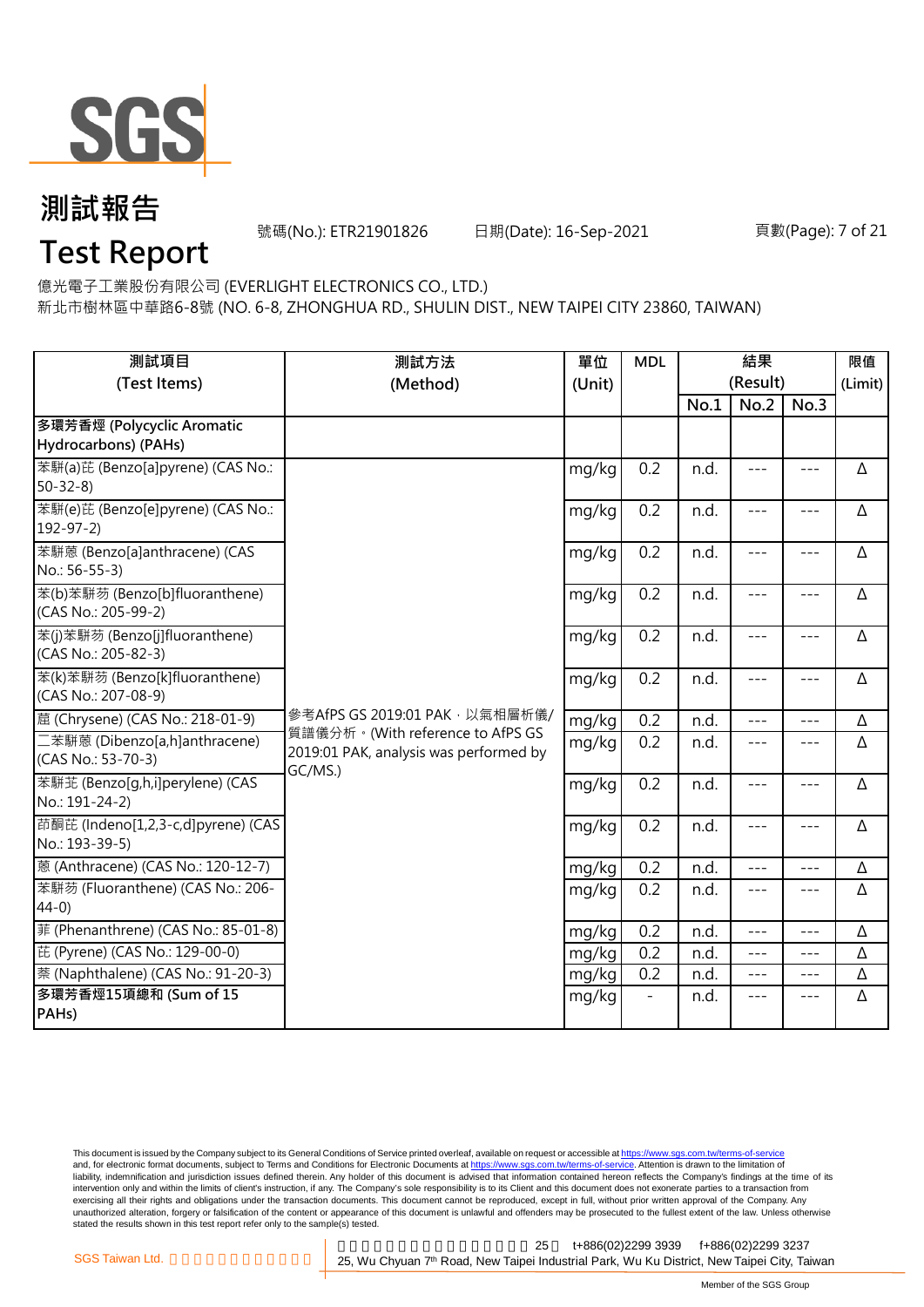

號碼(No.): ETR21901826 日期(Date): 16-Sep-2021 頁數(Page): 8 of 21

### **Test Report**

億光電子工業股份有限公司 (EVERLIGHT ELECTRONICS CO., LTD.)

新北市樹林區中華路6-8號 (NO. 6-8, ZHONGHUA RD., SHULIN DIST., NEW TAIPEI CITY 23860, TAIWAN)

| 測試項目<br>(Test Items)                            | 測試方法<br>(Method)                                                                                                          | 單位<br>(Unit) | <b>MDL</b> | 結果<br>(Result)<br>No.4 | 限值<br>(Limit) |
|-------------------------------------------------|---------------------------------------------------------------------------------------------------------------------------|--------------|------------|------------------------|---------------|
| 鈹 (Be) (Beryllium (Be)) (CAS No.:<br>7440-41-7) | 參考US EPA 3050B: 1996, 以感應耦合電漿<br>發射光譜儀分析。(With reference to US<br>EPA 3050B: 1996, analysis was performed<br>by ICP-OES.) | mg/kg        |            | n.d.                   |               |

#### **備註(Note):**

- 1. mg/kg = ppm;0.1wt% = 1000ppm
- 2. MDL = Method Detection Limit (方法偵測極限值)
- 3. n.d. = Not Detected (未檢出) ; 小於MDL / Less than MDL
- 4. "-" = Not Regulated (無規格值)
- 5. "---" = Not Conducted (未測試項目)

6.  $(#2) =$ 

a. 當六價鉻結果大於0.13 µg/cm<sup>2,</sup> 表示樣品表層含有六價鉻. / The sample is positive for Cr(VI) if the Cr(VI) concentration is greater than 0.13 µg/cm². The sample coating is considered to contain Cr(VI).

b. 當六價鉻結果為n.d. (濃度小於0.10 μg/cm²),表示表層不含六價鉻. / The sample is negative for Cr(VI) if Cr(VI) is n.d. (concentration less than 0.10 µg/cm<sup>2</sup>). The coating is considered a non-Cr(VI) based coating c. 當六價鉻結果介於 0.10 及 0.13 µg/cm<sup>2</sup> 時, 無法確定塗層是否含有六價鉻. / The result between 0.10 µg/cm<sup>2</sup> and

0.13 µg/cm<sup>2</sup> is considered to be inconclusive - unavoidable coating variations may influence the determination.

7. 符合性結果之判定係以測試結果與限值做比較。(The statement of compliance conformity is based on comparison of testing results and limits.)

This document is issued by the Company subject to its General Conditions of Service printed overleaf, available on request or accessible at https://www.sgs.com.tw/terms-of-service and, for electronic format documents, subject to Terms and Conditions for Electronic Documents at https://www.sgs.com.tw/terms-of-service. Attention is drawn to the limitation of liability, indemnification and jurisdiction issues defined therein. Any holder of this document is advised that information contained hereon reflects the Company's findings at the time of its intervention only and within the limits of client's instruction, if any. The Company's sole responsibility is to its Client and this document does not exonerate parties to a transaction from exercising all their rights and obligations under the transaction documents. This document cannot be reproduced, except in full, without prior written approval of the Company. Any<br>unauthorized alteration, forgery or falsif stated the results shown in this test report refer only to the sample(s) tested.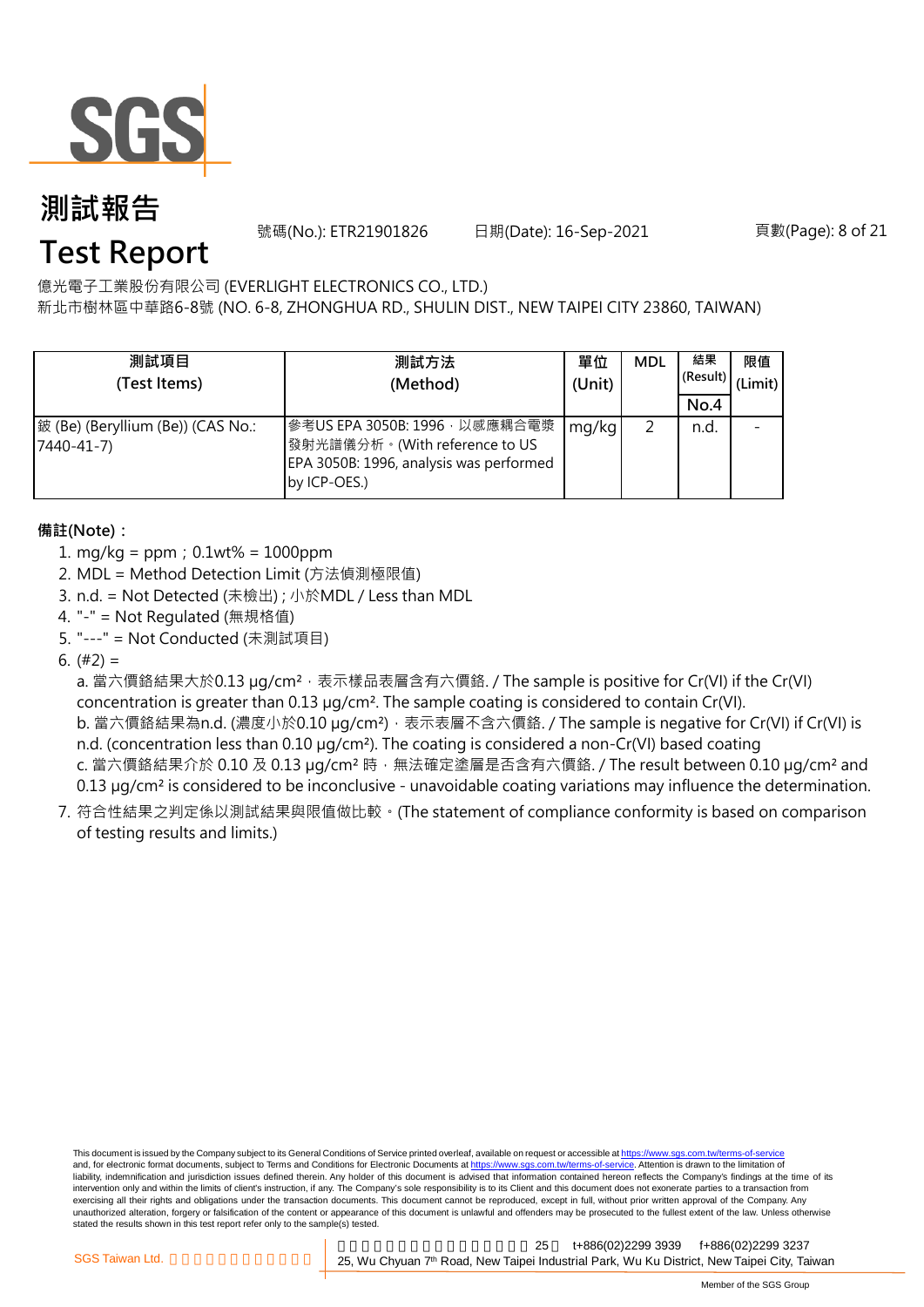

號碼(No.): ETR21901826 日期(Date): 16-Sep-2021 頁數(Page): 9 of 21

### **Test Report**

億光電子工業股份有限公司 (EVERLIGHT ELECTRONICS CO., LTD.) 新北市樹林區中華路6-8號 (NO. 6-8, ZHONGHUA RD., SHULIN DIST., NEW TAIPEI CITY 23860, TAIWAN)

#### **Remark:**

#### Δ **德國產品安全委員會(AfPS): GS PAHs 要求**

**AfPS (German commission for Product Safety): GS PAHs requirements**

|                                 | 第1類(Category 1)                                                                                                                                                                                               | 第 2 類(Category 2)                                                                                                                                                |                            | 第 3 類(Category 3)                                                                                                                                                                                                                  |                              |  |  |
|---------------------------------|---------------------------------------------------------------------------------------------------------------------------------------------------------------------------------------------------------------|------------------------------------------------------------------------------------------------------------------------------------------------------------------|----------------------------|------------------------------------------------------------------------------------------------------------------------------------------------------------------------------------------------------------------------------------|------------------------------|--|--|
| 項目<br>(Parameter)               | 意圖放入口中的材料或者長時間接<br>觸皮膚(超過 30秒)的<br>2009/48/EC 定義的玩具材料和 3<br>歲以下兒童使用的產品(Materials<br>intended to be placed in the<br>mouth, or materials in toys<br>(Directive 2009/48/EC) or<br>articles for children up to 3 | 不屬於第1類的材料,並意圖或可預<br>或重複的短時間接觸(Materials that<br>are not in Category 1, with<br>skin contact (> 30 seconds) or<br>short-term repetitive contact with<br>the skin) |                            | 不屬於第1類或第2類的材料,並意<br>見與皮膚接觸逾 30 秒(長期皮膚接觸) 圖或可預見與皮膚接觸不超過 30 秒<br>(短期皮膚接觸)(Materials not<br>covered by Category 1 or 2, with<br>intended or foreseeable long-term intended or foreseeable short-<br>term skin contact (≤ 30 seconds)) |                              |  |  |
|                                 | years of age with intended<br>long-term skin contact (> 30<br>seconds))                                                                                                                                       | a.<br>用的產品(Use by<br>children under $14$ ) products)                                                                                                             | b <sub>1</sub><br>consumer | la.<br>供 14 歳以下兒童使 其它產品(Other 供 14 歳以下兒童使<br>用的產品(Use by<br>children under $14$ ) products)                                                                                                                                        | b.<br>其它產品(Other<br>consumer |  |  |
| Naphthalene                     | < 1                                                                                                                                                                                                           | $\langle$ 2                                                                                                                                                      |                            | < 10                                                                                                                                                                                                                               |                              |  |  |
| Phenanthrene                    |                                                                                                                                                                                                               |                                                                                                                                                                  |                            |                                                                                                                                                                                                                                    |                              |  |  |
| Anthracene                      | $< 1$ Sum                                                                                                                                                                                                     | $< 5$ Sum                                                                                                                                                        | $< 10$ Sum                 | $< 20$ Sum                                                                                                                                                                                                                         | $< 50$ Sum                   |  |  |
| Fluoranthene                    |                                                                                                                                                                                                               |                                                                                                                                                                  |                            |                                                                                                                                                                                                                                    |                              |  |  |
| Pyrene                          |                                                                                                                                                                                                               |                                                                                                                                                                  |                            |                                                                                                                                                                                                                                    |                              |  |  |
| Benzo[a]anthracene              | < 0.2                                                                                                                                                                                                         | < 0.2                                                                                                                                                            | < 0.5                      | < 0.5                                                                                                                                                                                                                              | < 1                          |  |  |
| Chrysene                        | < 0.2                                                                                                                                                                                                         | < 0.2                                                                                                                                                            | $< 0.5$                    | ${}< 0.5$                                                                                                                                                                                                                          | < 1                          |  |  |
| Benzo[b]fluoranthene            | < 0.2                                                                                                                                                                                                         | < 0.2                                                                                                                                                            | < 0.5                      | < 0.5                                                                                                                                                                                                                              | $\leq 1$                     |  |  |
| Benzo[j]fluoranthene            | < 0.2                                                                                                                                                                                                         | < 0.2                                                                                                                                                            | ~< 0.5                     | < 0.5                                                                                                                                                                                                                              | $\leq 1$                     |  |  |
| Benzo[k]fluoranthene            | < 0.2                                                                                                                                                                                                         | < 0.2                                                                                                                                                            | < 0.5                      | ${}< 0.5$                                                                                                                                                                                                                          | $\leq 1$                     |  |  |
| Benzo[a]pyrene                  | < 0.2                                                                                                                                                                                                         | < 0.2                                                                                                                                                            | < 0.5                      | < 0.5                                                                                                                                                                                                                              | $\leq 1$                     |  |  |
| Benzo[e]pyrene                  | < 0.2                                                                                                                                                                                                         | < 0.2                                                                                                                                                            | < 0.5                      | < 0.5                                                                                                                                                                                                                              | $\leq 1$                     |  |  |
| Indeno[1,2,3-c,d] pyrene        | < 0.2                                                                                                                                                                                                         | < 0.2                                                                                                                                                            | < 0.5                      | < 0.5                                                                                                                                                                                                                              | $\leq 1$                     |  |  |
| Dibenzo[a,h]anthracene          | < 0.2                                                                                                                                                                                                         | < 0.2                                                                                                                                                            | ~< 0.5                     | < 0.5                                                                                                                                                                                                                              | $\leq 1$                     |  |  |
| Benzo[g,h,i]perylene            | < 0.2                                                                                                                                                                                                         | < 0.2                                                                                                                                                            | < 0.5                      | < 0.5                                                                                                                                                                                                                              | $\leq 1$                     |  |  |
| 15 項 PAH 總濃度<br>(Sum of 15 PAH) | $\leq 1$                                                                                                                                                                                                      | < 5                                                                                                                                                              | < 10                       | < 20                                                                                                                                                                                                                               | < 50                         |  |  |

單位(Unit):mg/kg

This document is issued by the Company subject to its General Conditions of Service printed overleaf, available on request or accessible at https://www.sgs.com.tw/terms-of-service and, for electronic format documents, subject to Terms and Conditions for Electronic Documents at https://www.sgs.com.tw/terms-of-service. Attention is drawn to the limitation of liability, indemnification and jurisdiction issues defined therein. Any holder of this document is advised that information contained hereon reflects the Company's findings at the time of its intervention only and within the limits of client's instruction, if any. The Company's sole responsibility is to its Client and this document does not exonerate parties to a transaction from exercising all their rights and obligations under the transaction documents. This document cannot be reproduced, except in full, without prior written approval of the Company. Any<br>unauthorized alteration, forgery or falsif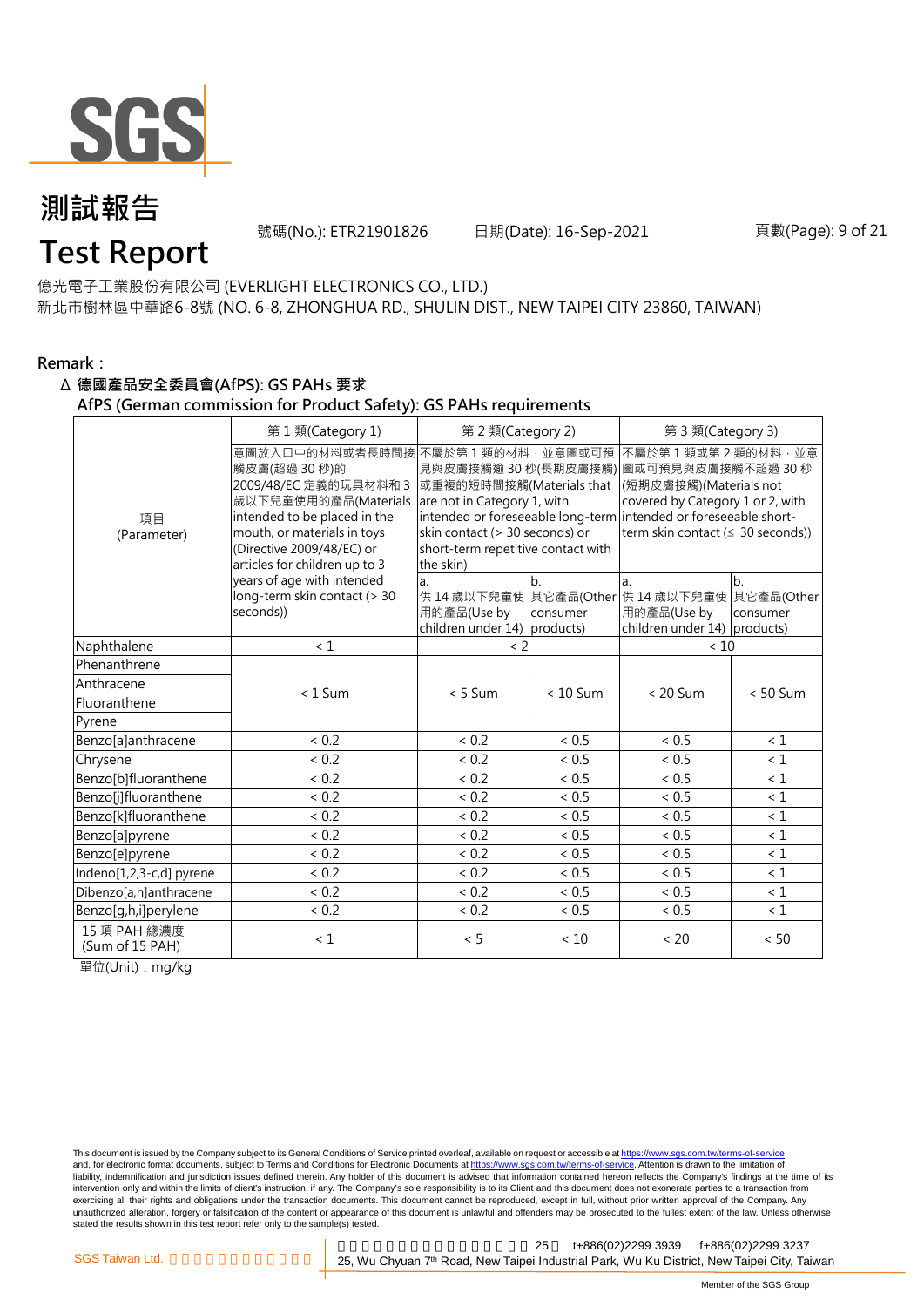

號碼(No.): ETR21901826 日期(Date): 16-Sep-2021 頁數(Page): 10 of 21

億光電子工業股份有限公司 (EVERLIGHT ELECTRONICS CO., LTD.)

新北市樹林區中華路6-8號 (NO. 6-8, ZHONGHUA RD., SHULIN DIST., NEW TAIPEI CITY 23860, TAIWAN)

#### **重金屬流程圖 / Analytical flow chart of Heavy Metal**

根據以下的流程圖之條件,樣品已完全溶解。(六價鉻測試方法除外)

These samples were dissolved totally by pre-conditioning method according to below flow chart.  $(Cr^{6+}$  test method excluded)



This document is issued by the Company subject to its General Conditions of Service printed overleaf, available on request or accessible at https://www.sgs.com.tw/terms-of-service and, for electronic format documents, subject to Terms and Conditions for Electronic Documents at https://www.sgs.com.tw/terms-of-service. Attention is drawn to the limitation of liability, indemnification and jurisdiction issues defined therein. Any holder of this document is advised that information contained hereon reflects the Company's findings at the time of its intervention only and within the limits of client's instruction, if any. The Company's sole responsibility is to its Client and this document does not exonerate parties to a transaction from exercising all their rights and obligations under the transaction documents. This document cannot be reproduced, except in full, without prior written approval of the Company. Any<br>unauthorized alteration, forgery or falsif stated the results shown in this test report refer only to the sample(s) tested.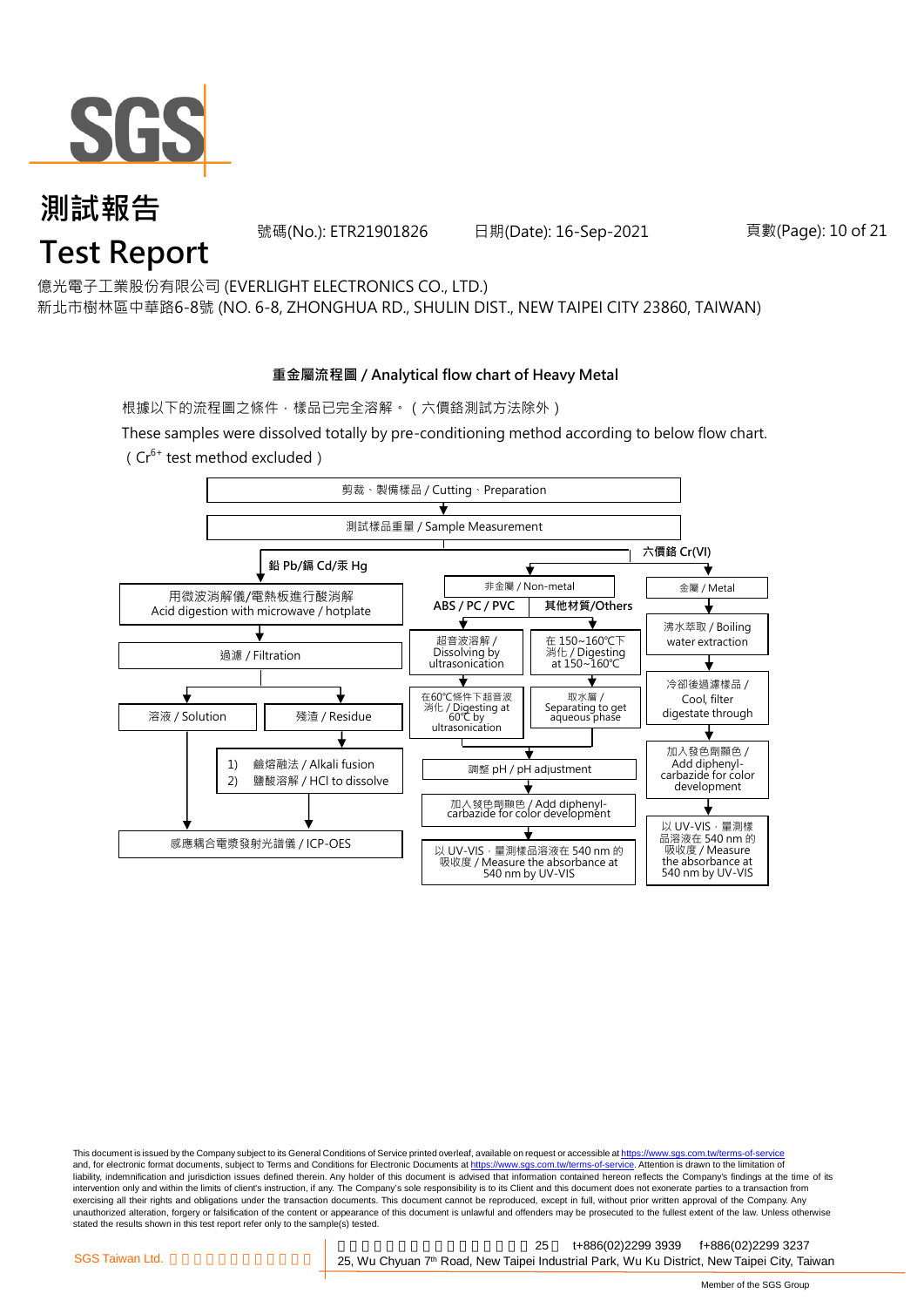

號碼(No.): ETR21901826 日期(Date): 16-Sep-2021 頁數(Page): 11 of 21

億光電子工業股份有限公司 (EVERLIGHT ELECTRONICS CO., LTD.)

新北市樹林區中華路6-8號 (NO. 6-8, ZHONGHUA RD., SHULIN DIST., NEW TAIPEI CITY 23860, TAIWAN)

#### **鍍層重金屬測試流程圖 / Flow Chart of Stripping method for metal analysis**

根據以下的流程圖之條件,樣品之外部鍍層已完全溶解。(六價鉻測試方法除外) / The plating layer of samples were dissolved totally by pre-conditioning method according to below flow chart. ( $Cr^{6+}$  test method excluded)



This document is issued by the Company subject to its General Conditions of Service printed overleaf, available on request or accessible at https://www.sgs.com.tw/terms-of-service and, for electronic format documents, subject to Terms and Conditions for Electronic Documents at https://www.sgs.com.tw/terms-of-service. Attention is drawn to the limitation of liability, indemnification and jurisdiction issues defined therein. Any holder of this document is advised that information contained hereon reflects the Company's findings at the time of its intervention only and within the limits of client's instruction, if any. The Company's sole responsibility is to its Client and this document does not exonerate parties to a transaction from exercising all their rights and obligations under the transaction documents. This document cannot be reproduced, except in full, without prior written approval of the Company. Any<br>unauthorized alteration, forgery or falsif stated the results shown in this test report refer only to the sample(s) tested.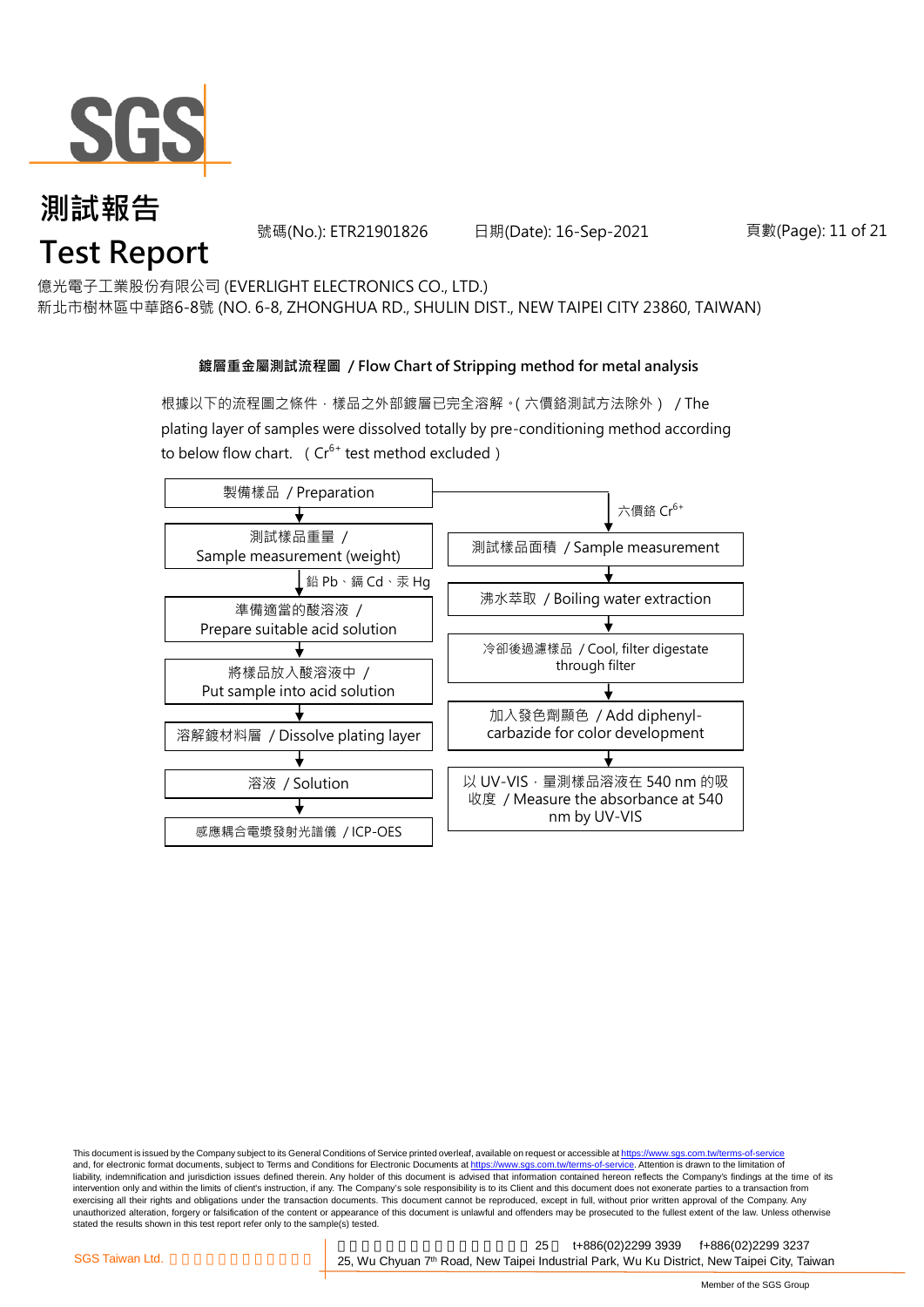

號碼(No.): ETR21901826 日期(Date): 16-Sep-2021 頁數(Page): 12 of 21

## **Test Report**

億光電子工業股份有限公司 (EVERLIGHT ELECTRONICS CO., LTD.) 新北市樹林區中華路6-8號 (NO. 6-8, ZHONGHUA RD., SHULIN DIST., NEW TAIPEI CITY 23860, TAIWAN)

#### **多溴聯苯/多溴聯苯醚分析流程圖 / Analytical flow chart - PBBs/PBDEs**



This document is issued by the Company subject to its General Conditions of Service printed overleaf, available on request or accessible at https://www.sgs.com.tw/terms-of-service and, for electronic format documents, subject to Terms and Conditions for Electronic Documents at https://www.sgs.com.tw/terms-of-service. Attention is drawn to the limitation of liability, indemnification and jurisdiction issues defined therein. Any holder of this document is advised that information contained hereon reflects the Company's findings at the time of its intervention only and within the limits of client's instruction, if any. The Company's sole responsibility is to its Client and this document does not exonerate parties to a transaction from exercising all their rights and obligations under the transaction documents. This document cannot be reproduced, except in full, without prior written approval of the Company. Any<br>unauthorized alteration, forgery or falsif stated the results shown in this test report refer only to the sample(s) tested.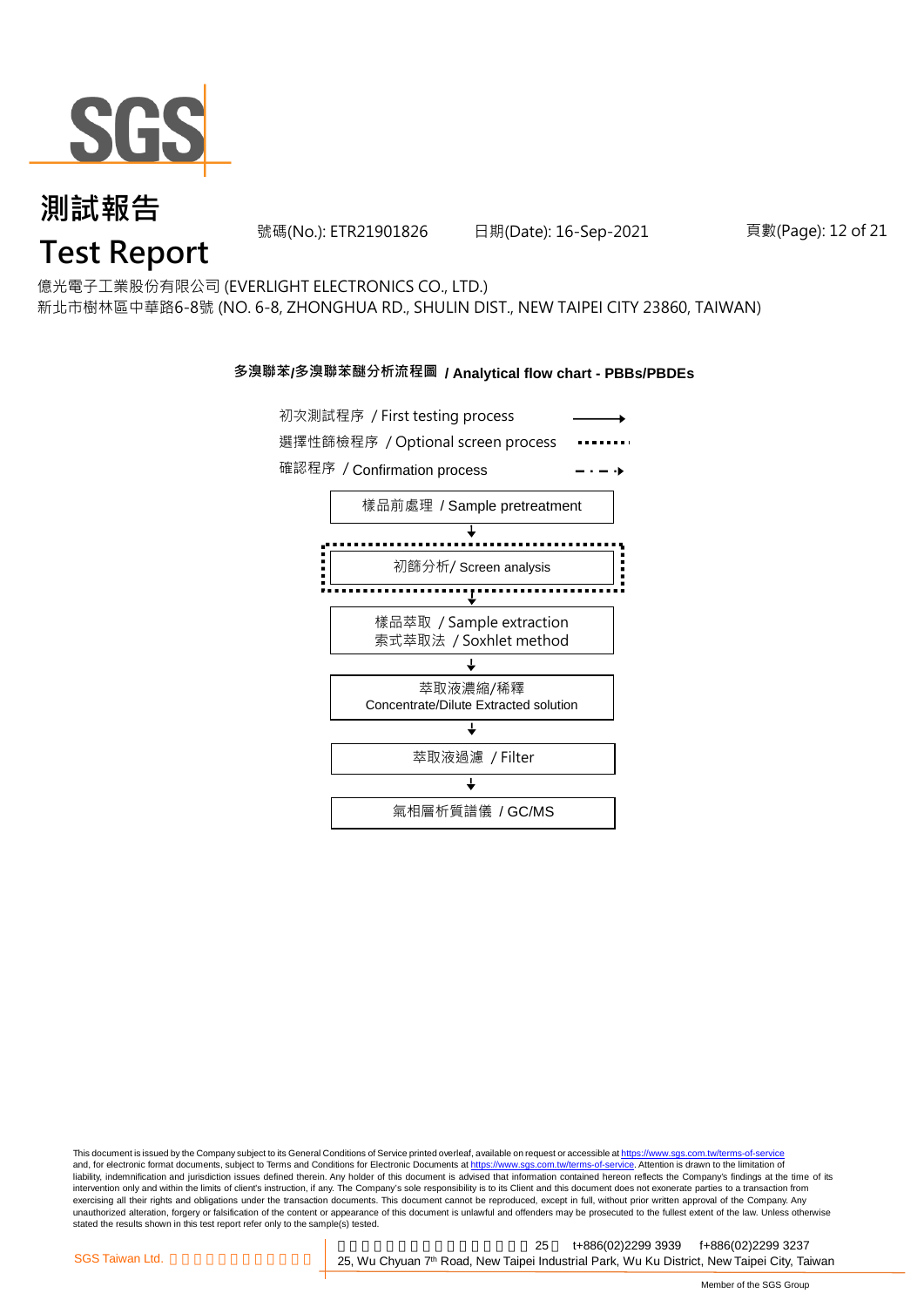

號碼(No.): ETR21901826 日期(Date): 16-Sep-2021 頁數(Page): 13 of 21

### **Test Report**

億光電子工業股份有限公司 (EVERLIGHT ELECTRONICS CO., LTD.) 新北市樹林區中華路6-8號 (NO. 6-8, ZHONGHUA RD., SHULIN DIST., NEW TAIPEI CITY 23860, TAIWAN)

#### **可塑劑分析流程圖 / Analytical flow chart - Phthalate**

#### **【測試方法/Test method: IEC 62321-8】**



This document is issued by the Company subject to its General Conditions of Service printed overleaf, available on request or accessible at <u>https://www.sgs.com.tw/terms-of-service</u><br>and, for electronic format documents, su liability, indemnification and jurisdiction issues defined therein. Any holder of this document is advised that information contained hereon reflects the Company's findings at the time of its intervention only and within the limits of client's instruction, if any. The Company's sole responsibility is to its Client and this document does not exonerate parties to a transaction from exercising all their rights and obligations under the transaction documents. This document cannot be reproduced, except in full, without prior written approval of the Company. Any<br>unauthorized alteration, forgery or falsif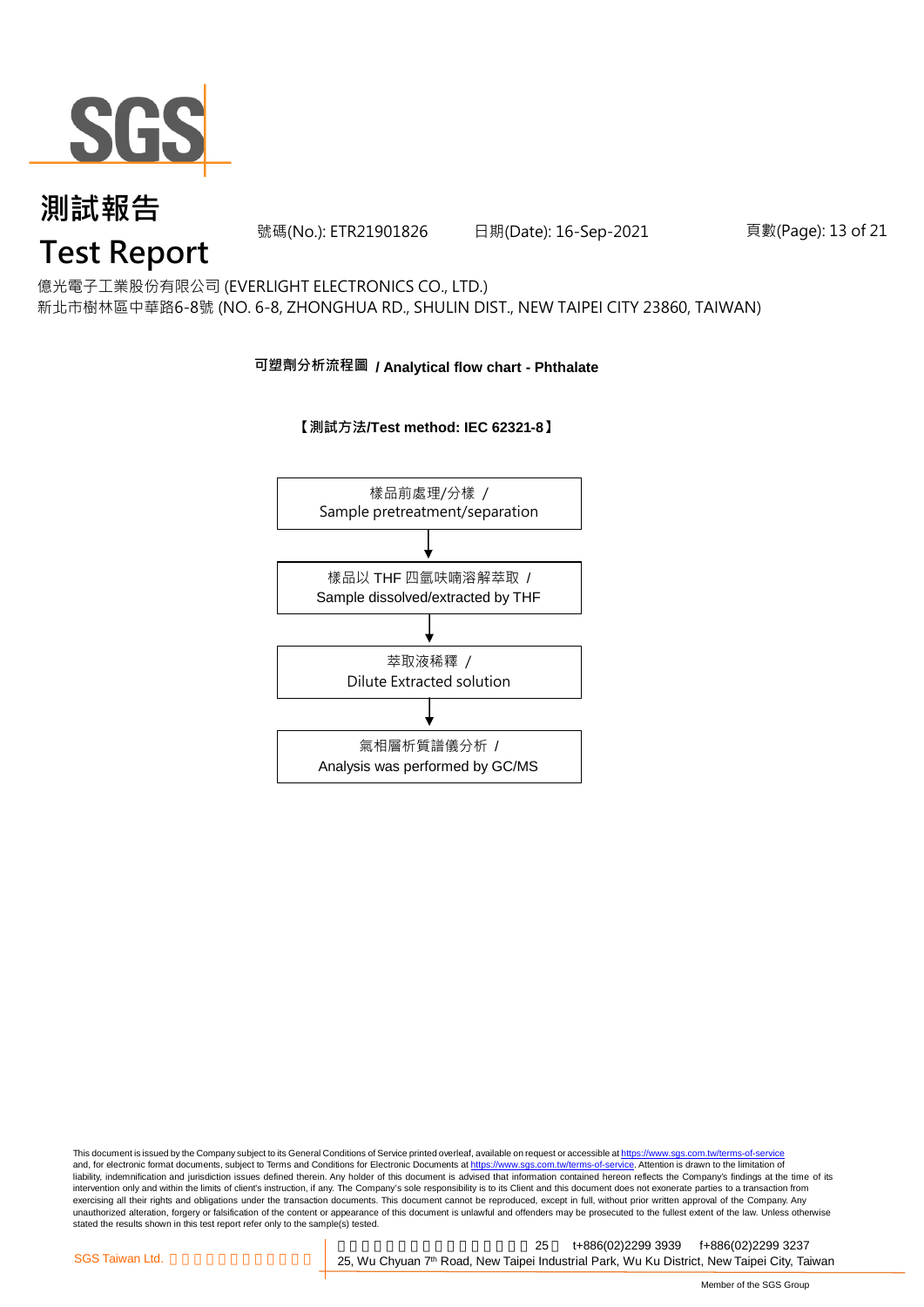

號碼(No.): ETR21901826 日期(Date): 16-Sep-2021 頁數(Page): 14 of 21

### **Test Report**

億光電子工業股份有限公司 (EVERLIGHT ELECTRONICS CO., LTD.) 新北市樹林區中華路6-8號 (NO. 6-8, ZHONGHUA RD., SHULIN DIST., NEW TAIPEI CITY 23860, TAIWAN)

#### **六溴環十二烷分析流程圖 / Analytical flow chart - HBCDD**



This document is issued by the Company subject to its General Conditions of Service printed overleaf, available on request or accessible at <u>https://www.sgs.com.tw/terms-of-service</u><br>and, for electronic format documents, su liability, indemnification and jurisdiction issues defined therein. Any holder of this document is advised that information contained hereon reflects the Company's findings at the time of its intervention only and within the limits of client's instruction, if any. The Company's sole responsibility is to its Client and this document does not exonerate parties to a transaction from exercising all their rights and obligations under the transaction documents. This document cannot be reproduced, except in full, without prior written approval of the Company. Any<br>unauthorized alteration, forgery or falsif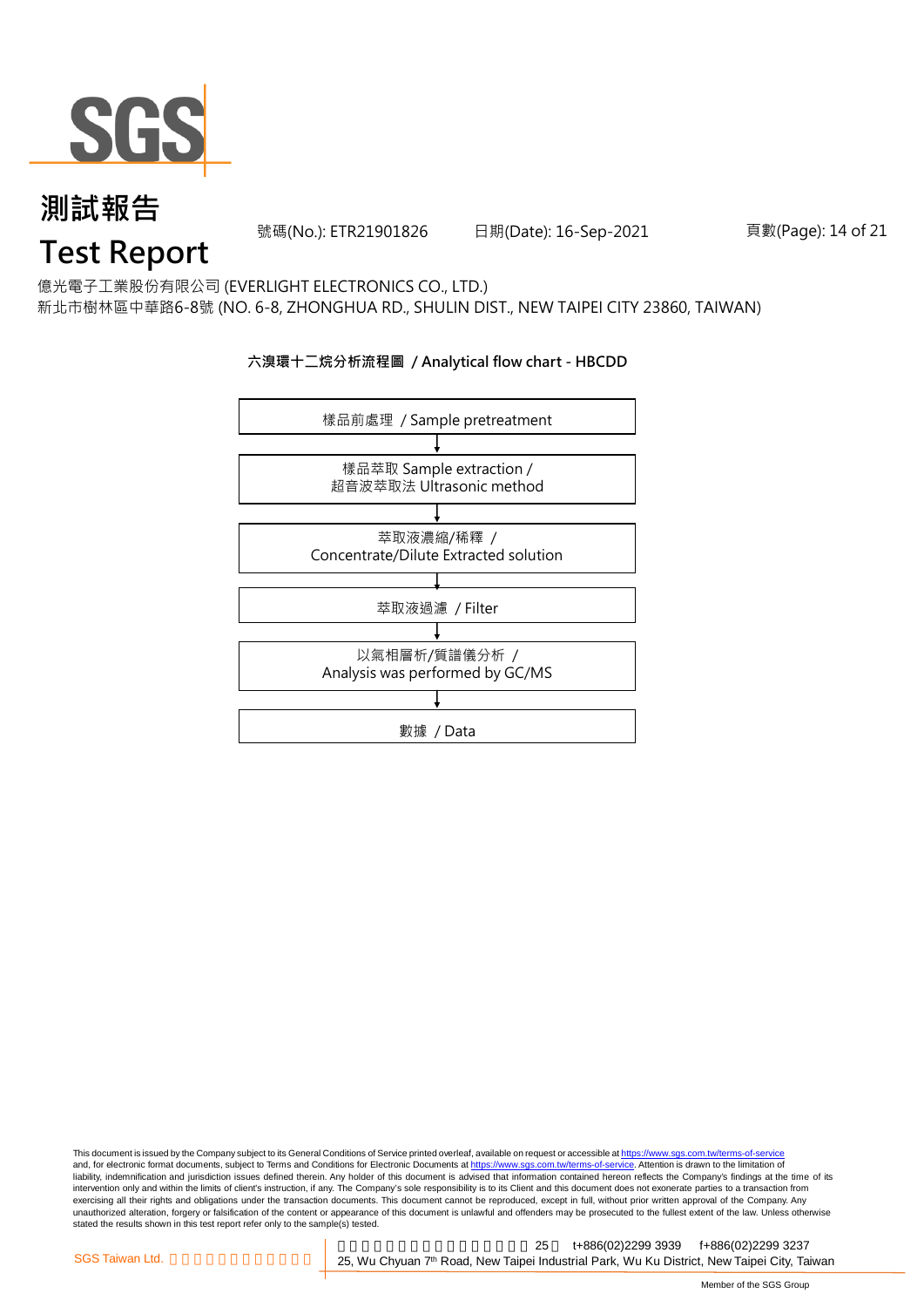

號碼(No.): ETR21901826 日期(Date): 16-Sep-2021 頁數(Page): 15 of 21

## **Test Report**

億光電子工業股份有限公司 (EVERLIGHT ELECTRONICS CO., LTD.) 新北市樹林區中華路6-8號 (NO. 6-8, ZHONGHUA RD., SHULIN DIST., NEW TAIPEI CITY 23860, TAIWAN)

**鹵素分析流程圖 / Analytical flow chart - Halogen**

### 樣品前處理/分樣 / Sample pretreatment/separation 秤重及將樣品放入樣品槽中 / Weighting and putting sample in cell 燃燒彈/吸收 Oxygen Bomb Combustion / Absorption 離子層析儀分析 / Analysis was performed by IC 稀釋至固定體積 / Dilution to fixed volume

This document is issued by the Company subject to its General Conditions of Service printed overleaf, available on request or accessible at <u>https://www.sgs.com.tw/terms-of-service</u><br>and, for electronic format documents, su liability, indemnification and jurisdiction issues defined therein. Any holder of this document is advised that information contained hereon reflects the Company's findings at the time of its intervention only and within the limits of client's instruction, if any. The Company's sole responsibility is to its Client and this document does not exonerate parties to a transaction from exercising all their rights and obligations under the transaction documents. This document cannot be reproduced, except in full, without prior written approval of the Company. Any<br>unauthorized alteration, forgery or falsif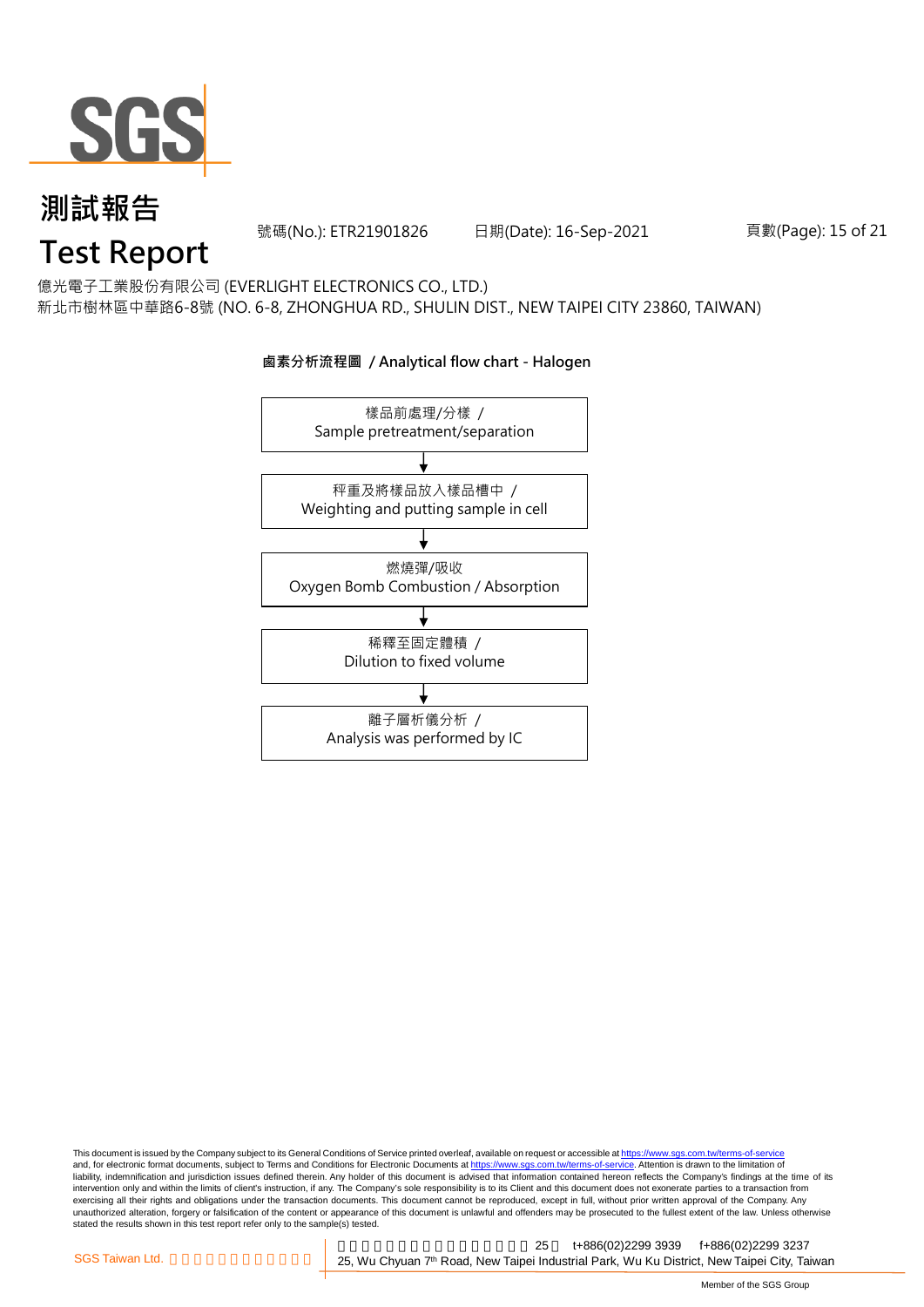

號碼(No.): ETR21901826 日期(Date): 16-Sep-2021 頁數(Page): 16 of 21

## **Test Report**

億光電子工業股份有限公司 (EVERLIGHT ELECTRONICS CO., LTD.) 新北市樹林區中華路6-8號 (NO. 6-8, ZHONGHUA RD., SHULIN DIST., NEW TAIPEI CITY 23860, TAIWAN)

#### **全氟化合物(包含全氟辛酸/全氟辛烷磺酸/其相關化合物等等)分析流程圖 / Analytical flow chart – PFAS (including PFOA/PFOS/its related compound, etc.)**



This document is issued by the Company subject to its General Conditions of Service printed overleaf, available on request or accessible at https://www.sgs.com.tw/terms-of-service and, for electronic format documents, subject to Terms and Conditions for Electronic Documents at https://www.sgs.com.tw/terms-of-service. Attention is drawn to the limitation of liability, indemnification and jurisdiction issues defined therein. Any holder of this document is advised that information contained hereon reflects the Company's findings at the time of its intervention only and within the limits of client's instruction, if any. The Company's sole responsibility is to its Client and this document does not exonerate parties to a transaction from exercising all their rights and obligations under the transaction documents. This document cannot be reproduced, except in full, without prior written approval of the Company. Any<br>unauthorized alteration, forgery or falsif stated the results shown in this test report refer only to the sample(s) tested.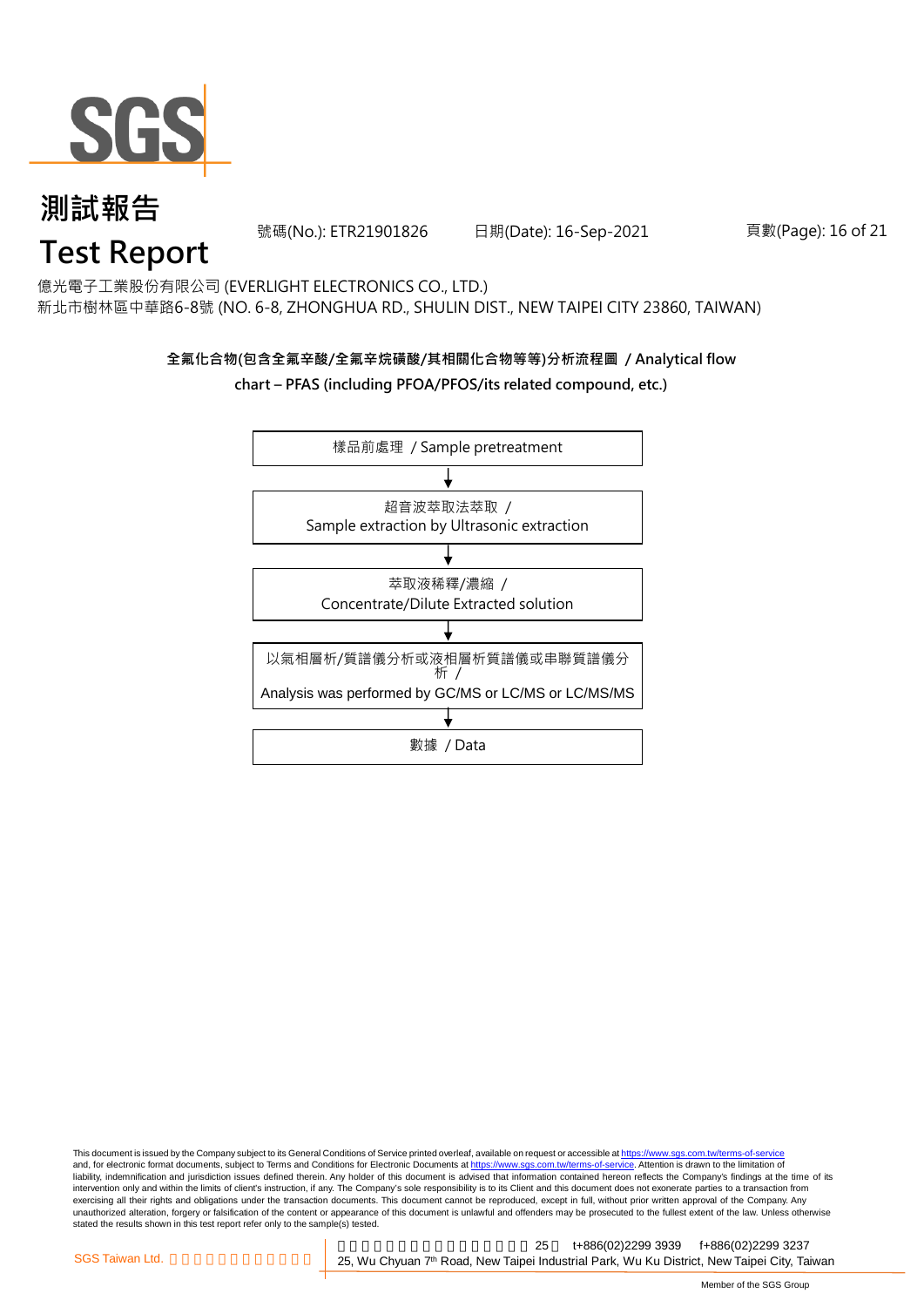

號碼(No.): ETR21901826 日期(Date): 16-Sep-2021 頁數(Page): 17 of 21

## **Test Report**

億光電子工業股份有限公司 (EVERLIGHT ELECTRONICS CO., LTD.) 新北市樹林區中華路6-8號 (NO. 6-8, ZHONGHUA RD., SHULIN DIST., NEW TAIPEI CITY 23860, TAIWAN)



This document is issued by the Company subject to its General Conditions of Service printed overleaf, available on request or accessible at <u>https://www.sgs.com.tw/terms-of-service</u><br>and, for electronic format documents, su liability, indemnification and jurisdiction issues defined therein. Any holder of this document is advised that information contained hereon reflects the Company's findings at the time of its intervention only and within the limits of client's instruction, if any. The Company's sole responsibility is to its Client and this document does not exonerate parties to a transaction from exercising all their rights and obligations under the transaction documents. This document cannot be reproduced, except in full, without prior written approval of the Company. Any<br>unauthorized alteration, forgery or falsif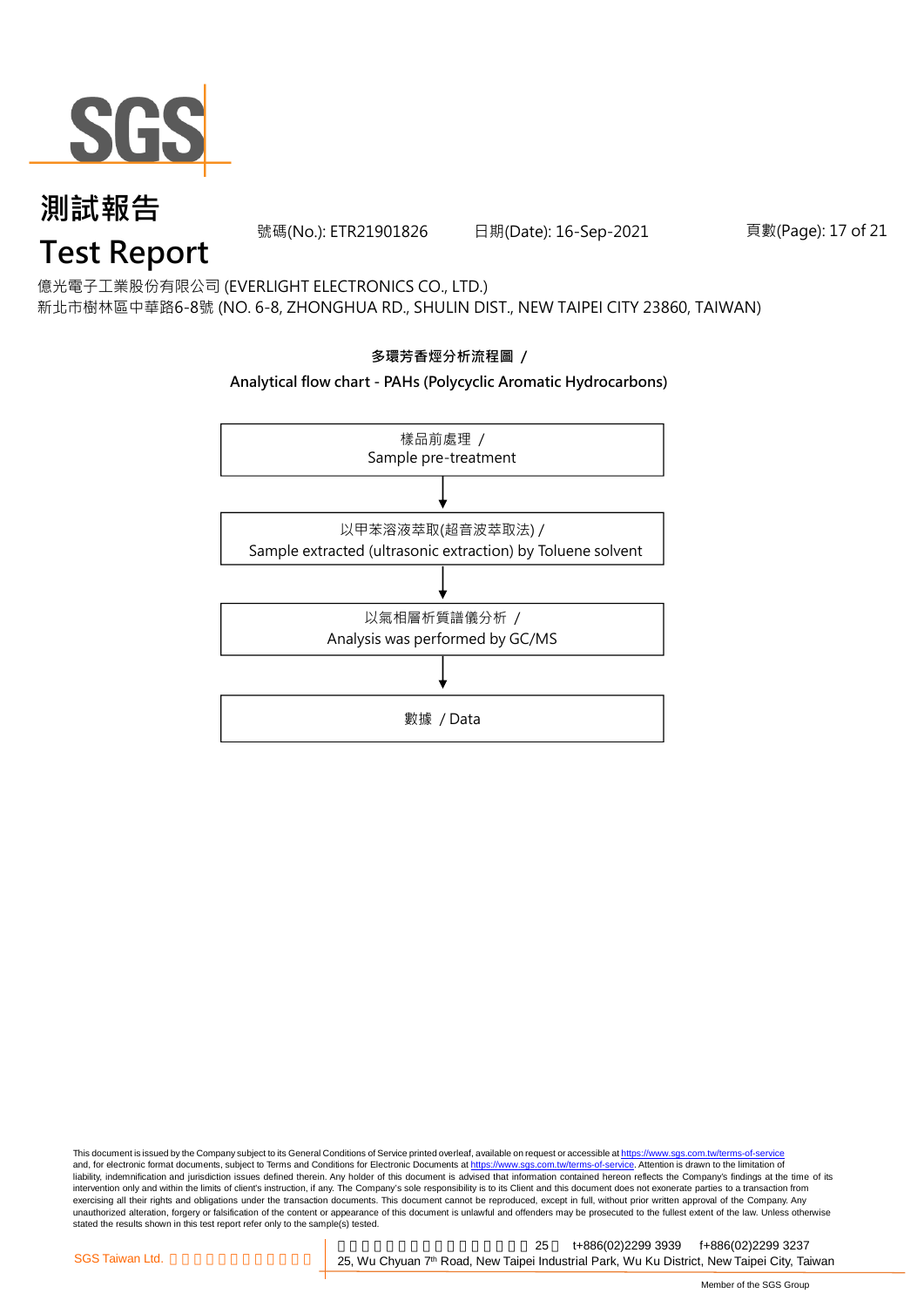

號碼(No.): ETR21901826 日期(Date): 16-Sep-2021 頁數(Page): 18 of 21

億光電子工業股份有限公司 (EVERLIGHT ELECTRONICS CO., LTD.)

新北市樹林區中華路6-8號 (NO. 6-8, ZHONGHUA RD., SHULIN DIST., NEW TAIPEI CITY 23860, TAIWAN)

#### **元素(含重金屬)分析流程圖 / Analytical flow chart of Elements (Heavy metal included)**

根據以下的流程圖之條件,樣品已完全溶解。

These samples were dissolved totally by pre-conditioning method according to below flow chart.

【參考方法/Reference method: US EPA 3051A、US EPA 3052】



\* US EPA 3051A 方法未添加氫氟酸 / US EPA 3051A method does not add HF.

This document is issued by the Company subject to its General Conditions of Service printed overleaf, available on request or accessible at https://www.sgs.com.tw/terms-of-service and, for electronic format documents, subject to Terms and Conditions for Electronic Documents at https://www.sgs.com.tw/terms-of-service. Attention is drawn to the limitation of liability, indemnification and jurisdiction issues defined therein. Any holder of this document is advised that information contained hereon reflects the Company's findings at the time of its intervention only and within the limits of client's instruction, if any. The Company's sole responsibility is to its Client and this document does not exonerate parties to a transaction from exercising all their rights and obligations under the transaction documents. This document cannot be reproduced, except in full, without prior written approval of the Company. Any<br>unauthorized alteration, forgery or falsif stated the results shown in this test report refer only to the sample(s) tested.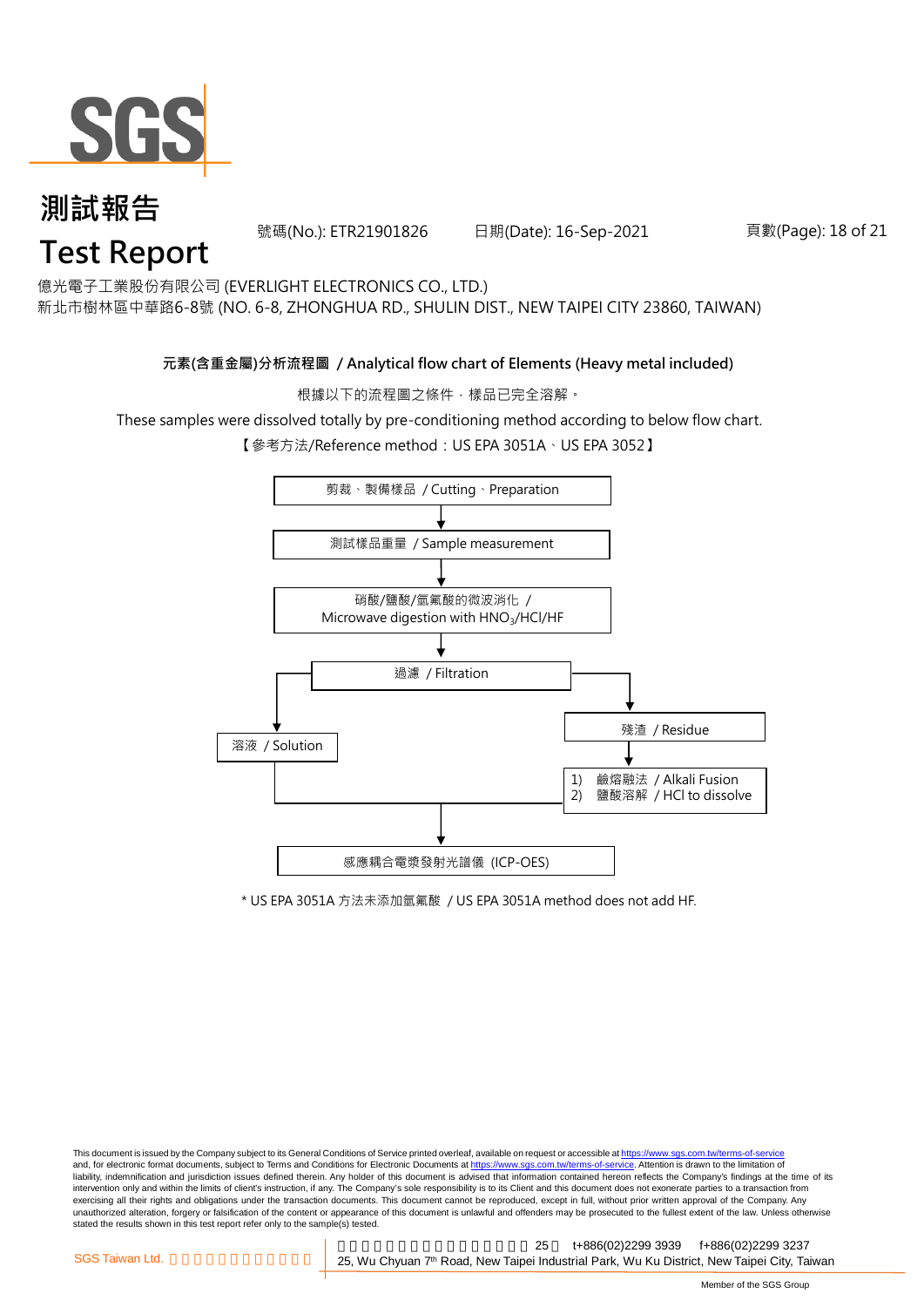

號碼(No.): ETR21901826 日期(Date): 16-Sep-2021 頁數(Page): 19 of 21

億光電子工業股份有限公司 (EVERLIGHT ELECTRONICS CO., LTD.)

新北市樹林區中華路6-8號 (NO. 6-8, ZHONGHUA RD., SHULIN DIST., NEW TAIPEI CITY 23860, TAIWAN)

#### **元素以 ICP-OES 分析的消化流程圖**

#### **(Flow Chart of digestion for the elements analysis performed by ICP-OES)**

根據以下的流程圖之條件,樣品已完全溶解。 / These samples were dissolved totally by pre-conditioning method according to below flow chart.



This document is issued by the Company subject to its General Conditions of Service printed overleaf, available on request or accessible at https://www.sgs.com.tw/terms-of-service and, for electronic format documents, subject to Terms and Conditions for Electronic Documents at https://www.sgs.com.tw/terms-of-service. Attention is drawn to the limitation of liability, indemnification and jurisdiction issues defined therein. Any holder of this document is advised that information contained hereon reflects the Company's findings at the time of its intervention only and within the limits of client's instruction, if any. The Company's sole responsibility is to its Client and this document does not exonerate parties to a transaction from exercising all their rights and obligations under the transaction documents. This document cannot be reproduced, except in full, without prior written approval of the Company. Any<br>unauthorized alteration, forgery or falsif stated the results shown in this test report refer only to the sample(s) tested.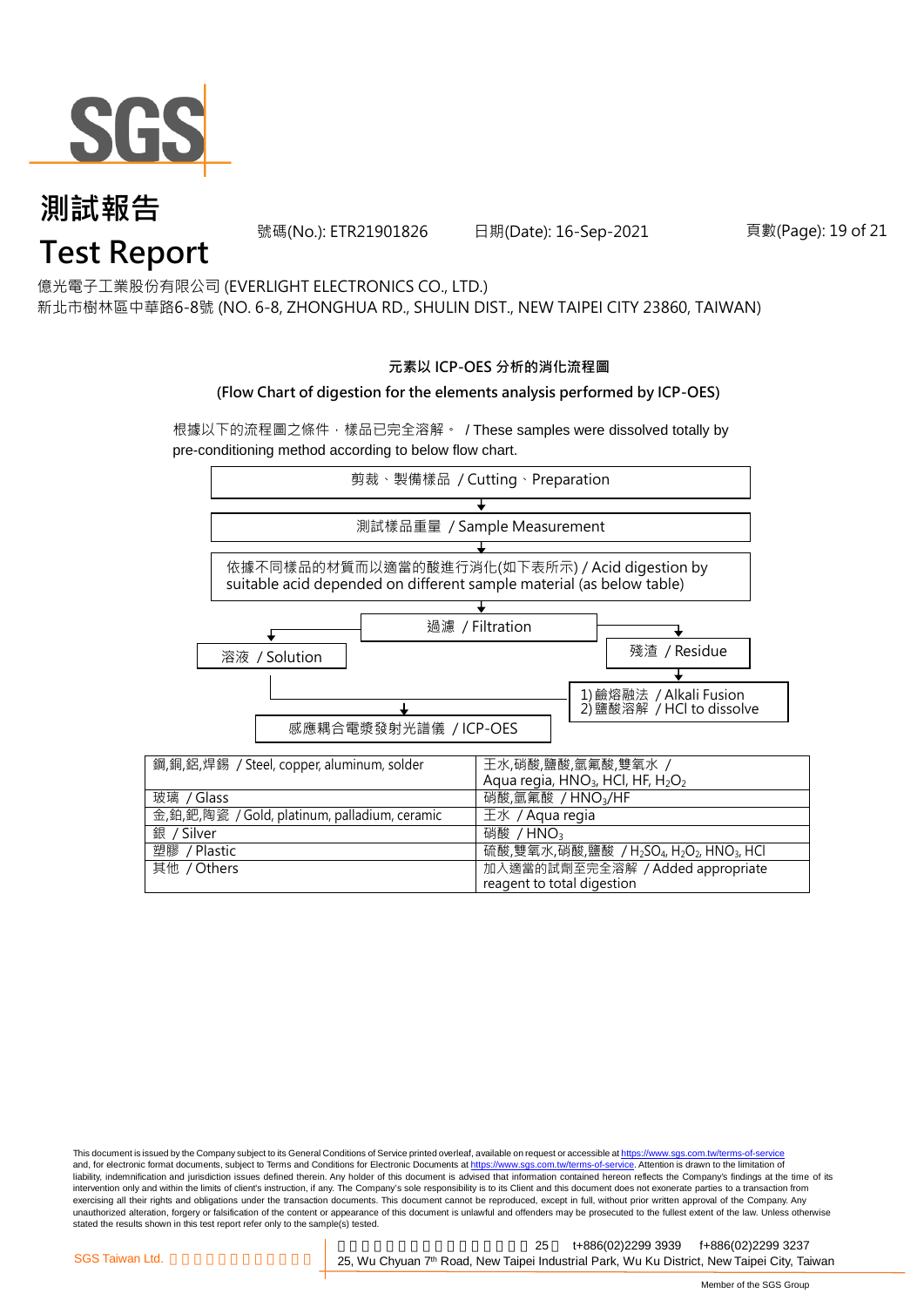

號碼(No.): ETR21901826 日期(Date): 16-Sep-2021 頁數(Page): 20 of 21

## **Test Report**

億光電子工業股份有限公司 (EVERLIGHT ELECTRONICS CO., LTD.) 新北市樹林區中華路6-8號 (NO. 6-8, ZHONGHUA RD., SHULIN DIST., NEW TAIPEI CITY 23860, TAIWAN)

> **\* 照片中如有箭頭標示,則表示為實際檢測之樣品/部位. \* (The tested sample / part is marked by an arrow if it's shown on the photo.)**



ETR21901826 NO.2



This document is issued by the Company subject to its General Conditions of Service printed overleaf, available on request or accessible at <u>https://www.sgs.com.tw/terms-of-service</u><br>and, for electronic format documents, su liability, indemnification and jurisdiction issues defined therein. Any holder of this document is advised that information contained hereon reflects the Company's findings at the time of its intervention only and within the limits of client's instruction, if any. The Company's sole responsibility is to its Client and this document does not exonerate parties to a transaction from exercising all their rights and obligations under the transaction documents. This document cannot be reproduced, except in full, without prior written approval of the Company. Any<br>unauthorized alteration, forgery or falsif stated the results shown in this test report refer only to the sample(s) tested.